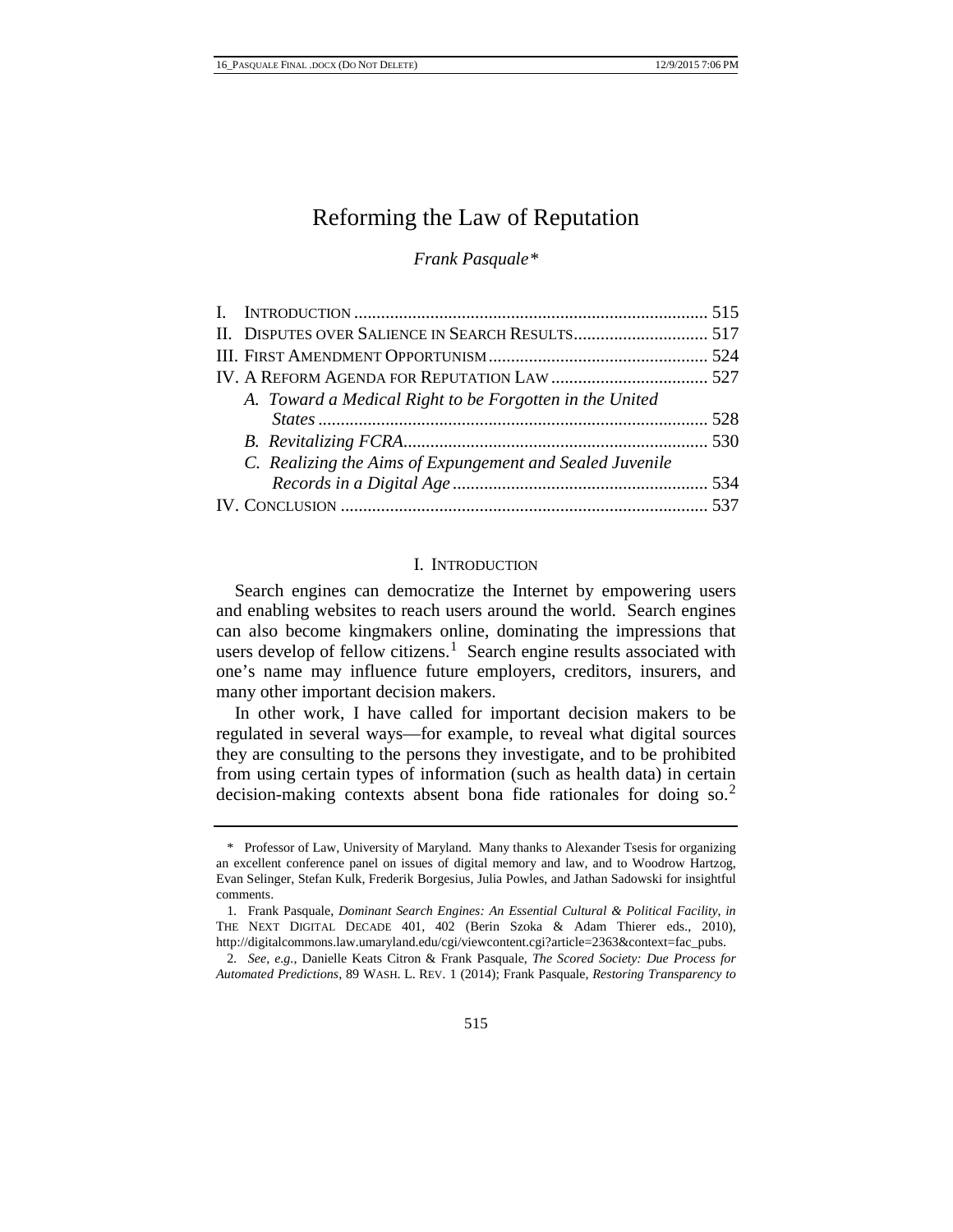That framework is a good primary focus for regulation regarding reputational integrity. But the regulation of end users of data will always be imperfectly enforced, if it comes at all. Those concerned about reputational integrity should also propose and attempt to enact legislation governing controllers and processors of data.

Such regulation already affects consumer reporting agencies, but must be revitalized or expanded. The law must be modernized, or it will fail to respond to the exact situations it was written to address. In the United States, new threats to reputation have seriously undermined the efficacy of health privacy law, credit reporting, and expungement. The common thread is automated, algorithmic arrangements of information, which could render a data point removed or obscured in one records system, and highly visible or dominant in other, more important ones. To take only one example: it is not much good for an ex-convict to expunge his juvenile record, if the fact of his conviction is the top Google result for searches on his name for the rest of his life. Nor is the removal of a bankruptcy judgment from a credit report of much use to an individual if it influences lead generators' or social networks' assessments of creditworthiness, and would-be lenders are in some way privy to those or similar reputational reports.<sup>[3](#page-0-3)</sup>

At present, legislative gridlock at the federal level means that Congress is unlikely to address this and similar problems. However, states are beginning to do so.<sup>[4](#page-1-0)</sup> As they do, they should consult European deliberations on what is now called the "right to be forgotten."[5](#page-1-1) Thanks to the ruling in the *Google Spain* case issued by the

*Automated Authority*, 9 J. ON TELECOMM. & HIGH TECH. L. 235 (2011).

<sup>3.</sup> Astra Taylor & Jathan Sadowski, *How Companies Turn Your Facebook Activity Into a Credit Score*, NATION (May 27, 2015), http://www.thenation.com/article/how-companies-turnyour-facebook-activity-credit-score/.

<span id="page-1-0"></span><sup>4</sup>*. See* CAL. BUS. & PROF. CODE § 22580 (West 2015)*.* Some commentators opine that the burdens imposed by diverse states' privacy regulations on Internet firms may render such regulations vulnerable to constitutional challenge. James Lee, Note, *SB 568: Does California's Online Eraser Button Protect the Privacy of Minors?*, 48 U.C. DAVIS L. REV. 1173 (2015) (noting possible challenges to the "Eraser Law" under the dormant commerce clause). However, work in this vein fails to take into account the vast amount of information available to leading Internet firms about their users. Those firms can almost certainly determine the location of most users by state, and adapt information availability accordingly.

<span id="page-1-2"></span><span id="page-1-1"></span><sup>5.</sup> The name of the right is misleading. It might be better understood as the "right not to have one damaging incident or characterization dominate important reports about oneself," or a "right for certain content to be delisted on certain important intermediaries." But to the extent I use the better or more capacious term, I risk my Essay not showing up in searches for legal materials on the right to be forgotten (or Westlaw searches like "ATLEAST6("right to be forgotten")"). Yes, a skilled searcher could use other keywords. But *most* searchers probably will not. And it is this very power of interface design, dominant databases, and routinized or habitual search that is the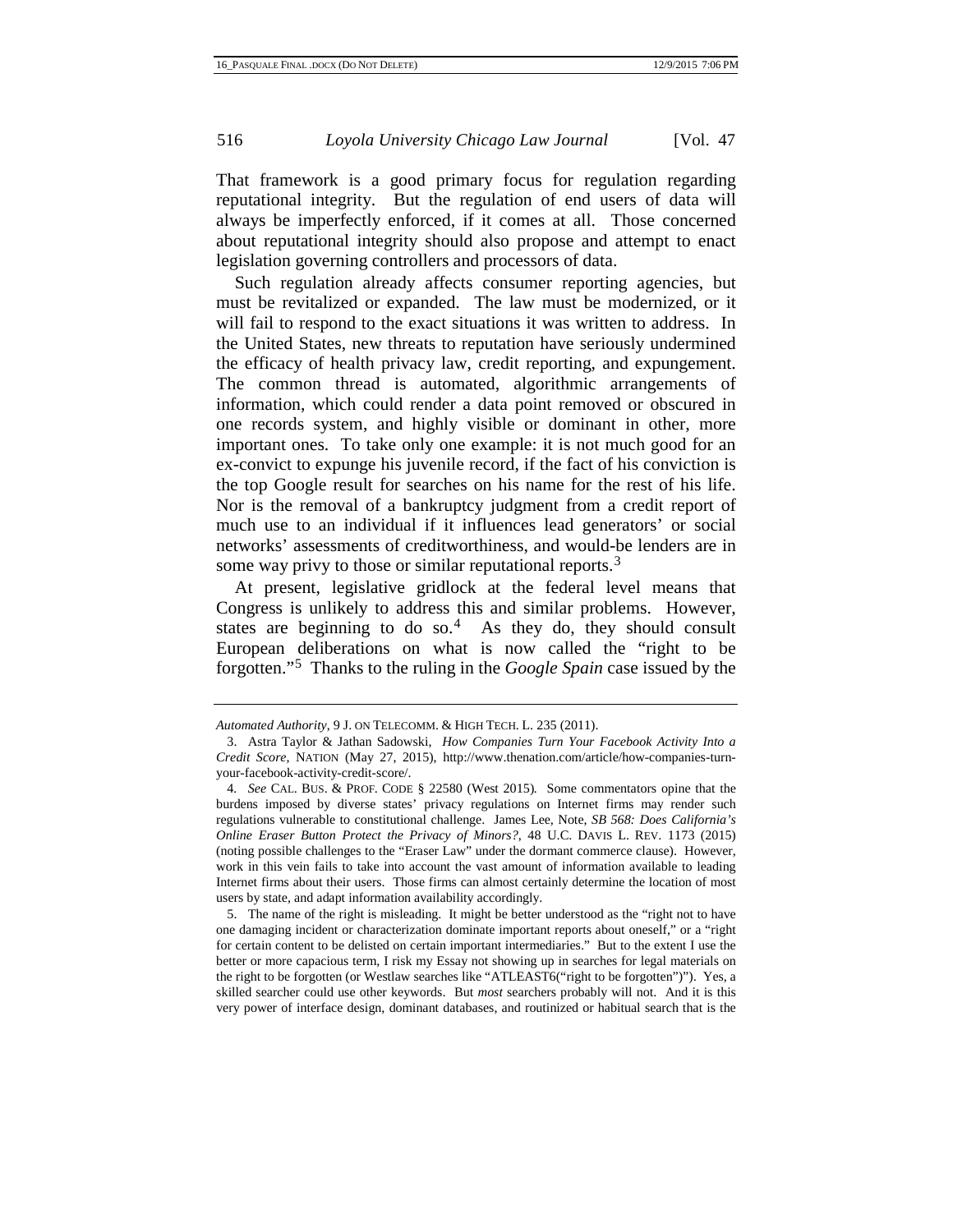Court of Justice of the European Union ("CJEU"), some data subjects can now remove from search results information that is "inadequate, irrelevant, no longer relevant or excessive," unless there is a greater public interest in being able to find the information via a search on the name of the data subject. $6$  Such removals are a middle ground between info-anarchy and censorship. They neither disappear information from the Internet (it can be found at the original source), nor allow it to dominate the impression of the aggrieved individual.<sup>[7](#page-2-0)</sup> They are a kind of obscurity, which Evan Selinger and Woodrow Hartzog have described as an important way of ensuring reputational justice.<sup>[8](#page-2-1)</sup>

This Essay explores the possible shape of three versions of a right to be forgotten that might be implemented in the United States, either at the state or federal level. Health privacy law, credit reporting, and criminal conviction expungement (each discussed in Part IV) need to be modernized for the digital age to reflect the power of aggregating intermediaries, like search engines, and to maintain the saliency and potency of information long after legal processes have determined it to be irrelevant or unfair. In brief, each sector needs to grant data subjects the right to force delisting of their names from reports of data processing performed by certain important intermediaries. But before addressing each of these potential instantiations of the laudable principles behind a right to be forgotten in potential expansions of extant delisting prerogatives in the United States, I will dispense with some background issues in Part II (the range of disputes over salience of information on search engine result pages generated in response to queries of names) and Part III (the strength of intermediaries' claim that delisting of certain information or links violates the First Amendment).

# II. DISPUTES OVER SALIENCE IN SEARCH RESULTS

<span id="page-2-2"></span>To understand the stakes of the right to be forgotten discussion, it is helpful to compare two case studies on a controversial topic: media coverage of homosexuality. In the United States, the politics of search emerged as a national issue in 2012 thanks to a spat between

core topic of this piece.

<sup>6.</sup> Case C-131/12, Google Spain SL v. Agencia Española de Protección de Datos (AEPD), (May 13, 2014), http://curia.europa.eu/juris/document/document.jsf?text=&docid=152065&docla ng=EN [http://perma.cc/ED5L-DZRK].

<span id="page-2-0"></span><sup>7.</sup> Note: a right of erasure would eliminate the information altogether, and should be conceptually distinguished from the right to be forgotten discussed in this piece.

<span id="page-2-1"></span><sup>8.</sup> Evan Selinger & Woodrow Hartzog, *Obscurity and Privacy* (May 21, 2014) (unpublished manuscript), http://papers.ssrn.com/sol3/papers.cfm?abstract\_id=2439866.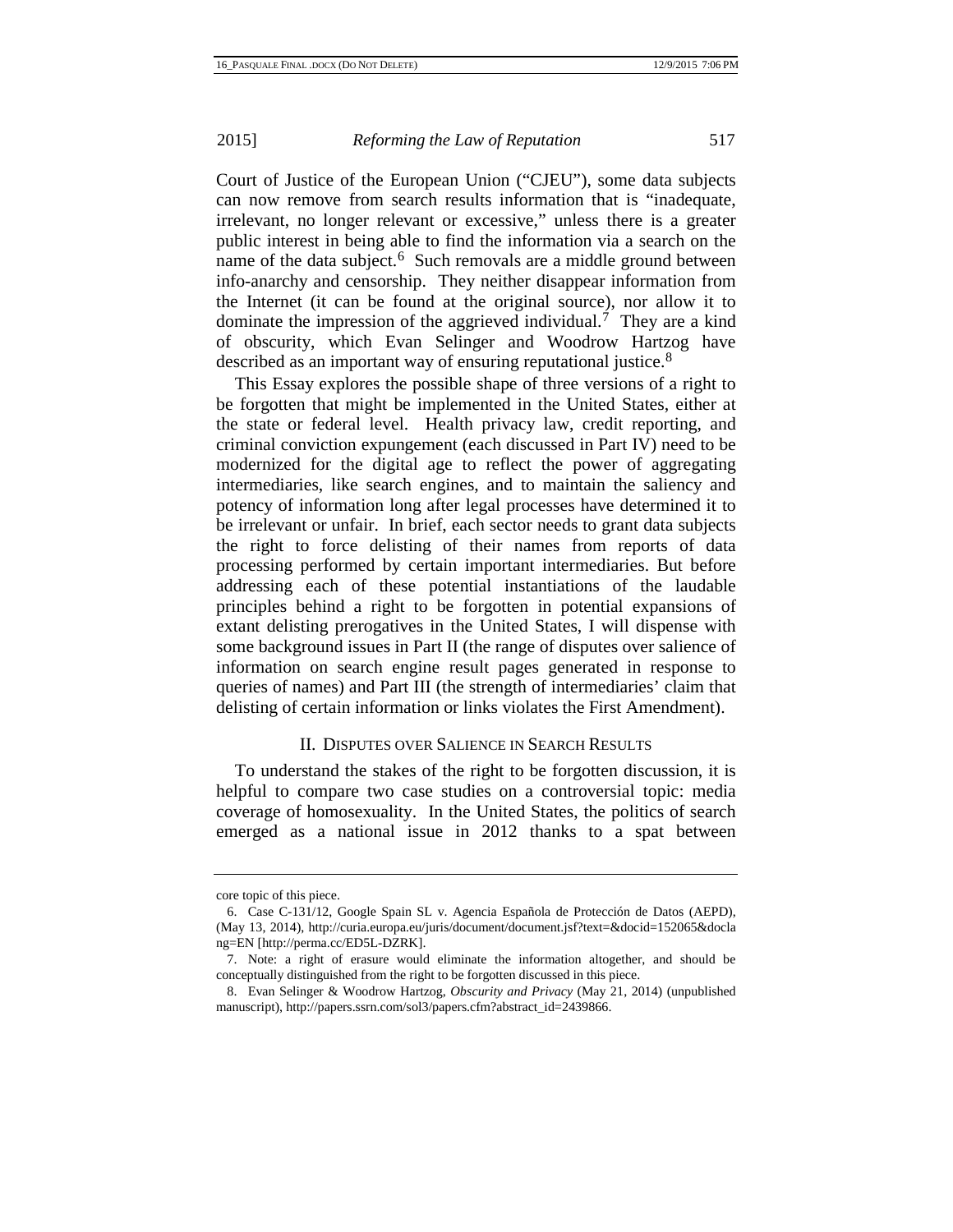Republican presidential candidate Rick Santorum and sex advice blogger Dan Savage. Santorum supporters were upset by Savage's persistent, and oft-successful, efforts to link the first result for "Santorum" on Google's first search engine results page ("SERP") to a term related to sex. $\frac{9}{9}$  $\frac{9}{9}$  $\frac{9}{9}$  But Google has no legal obligation to change its results in response to Santorum's complaints.[10](#page-3-0) Nor does there seem to be a strong ethical case for an obligation to change the results here, either: Santorum was clearly a public figure at the time, and remains one at the time this Article is being published.<sup>[11](#page-3-1)</sup>

In 2015, another controversy involving shifting perceptions of privacy and publicity emerged, with almost diametrically opposed responses from attorneys and media ethicists. The blog *Gawker* decided to publish a compromising series of texts between a male media executive married to a woman and a gay male escort with whom he allegedly tried to arrange a tryst.<sup>[12](#page-3-2)</sup> In order to avoid exacerbating the problems of salience this Essay is about to address, I will call this man "John Doe."

Numerous media commentators condemned the publication.<sup>[13](#page-3-3)</sup> And some legal experts stated that John Doe, the outed subject of the post, might be able to sue *Gawker* under a theory of "public disclosure of private facts" (if the story were true) or defamation (if the story were

<sup>9.</sup> After Santorum compared gay marriage to bestiality, Savage led an outraged network of bloggers to retaliate by linking to a site associating the word "Santorum" with sex. The anti-Santorum campaign soon assured that the site was the first result for most of those searching for the term "Santorum" on Google. However, searches for "Rick Santorum" tended to go to the candidate's Wikipedia page or campaign home page. Santorum supporters complained to Google, but to no avail. Only after he made a surprisingly strong showing in three GOP primaries in early 2012 did the anal sex association fade from the very top of search results.

<span id="page-3-4"></span><span id="page-3-0"></span><sup>10</sup>*. See generally* Steve Peoples, *Santorum Talks About Longtime Google Problem*, ROLL CALL (Feb. 16, 2011, 12:00 AM), http://www.rollcall.com/issues/56\_84/-203455-1.html?pg=2& dczone=politics (detailing how Santorum's staffers have found that there was "little they could do" in terms of changing the search results).

<span id="page-3-1"></span><sup>11.</sup> For example, Santorum is currently running for the 2016 Republican presidential nomination and frequently appears on television and in news articles. *See, e.g.*, Jeremy Diamond, *Rick Santorum Runs for White House Again*, CNN (May 27, 2015, 5:55 PM), http://www.cnn.com/2015/05/27/politics/rick-santorum-2016-presidential-announcement/.

<span id="page-3-2"></span><sup>12.</sup> Erik Wemple, *Conde Nast Exec Story: Gawker Is Keeping Its Sleaze Game In Shape*, WASH. POST (July 17, 2015), https://www.washingtonpost.com/blogs/erik-wemple/wp/2015/07/ 17/conde-nast-exec-story-gawker-is-keeping-its-sleaze-game-in-shape/.

<span id="page-3-3"></span><sup>13.</sup> Glenn Greenwald, *Max Read's Moralizing Justification for Gawker's Vile Article*, INTERCEPT (July 17, 2015, 11:29 AM), https://firstlook.org/theintercept/2015/07/17/max-readsjustification-gawkers-incomparably-vile-article/ ("The article's 1,000+ comments from Gawker's own readers overwhelmingly expressed disgust, and as *The New Republic*'s Jeet Heer observed, the '"debacle'" is '"uniting people from all across the political & cultural spectrum . . . in shared revulsion.'" (alteration in original)").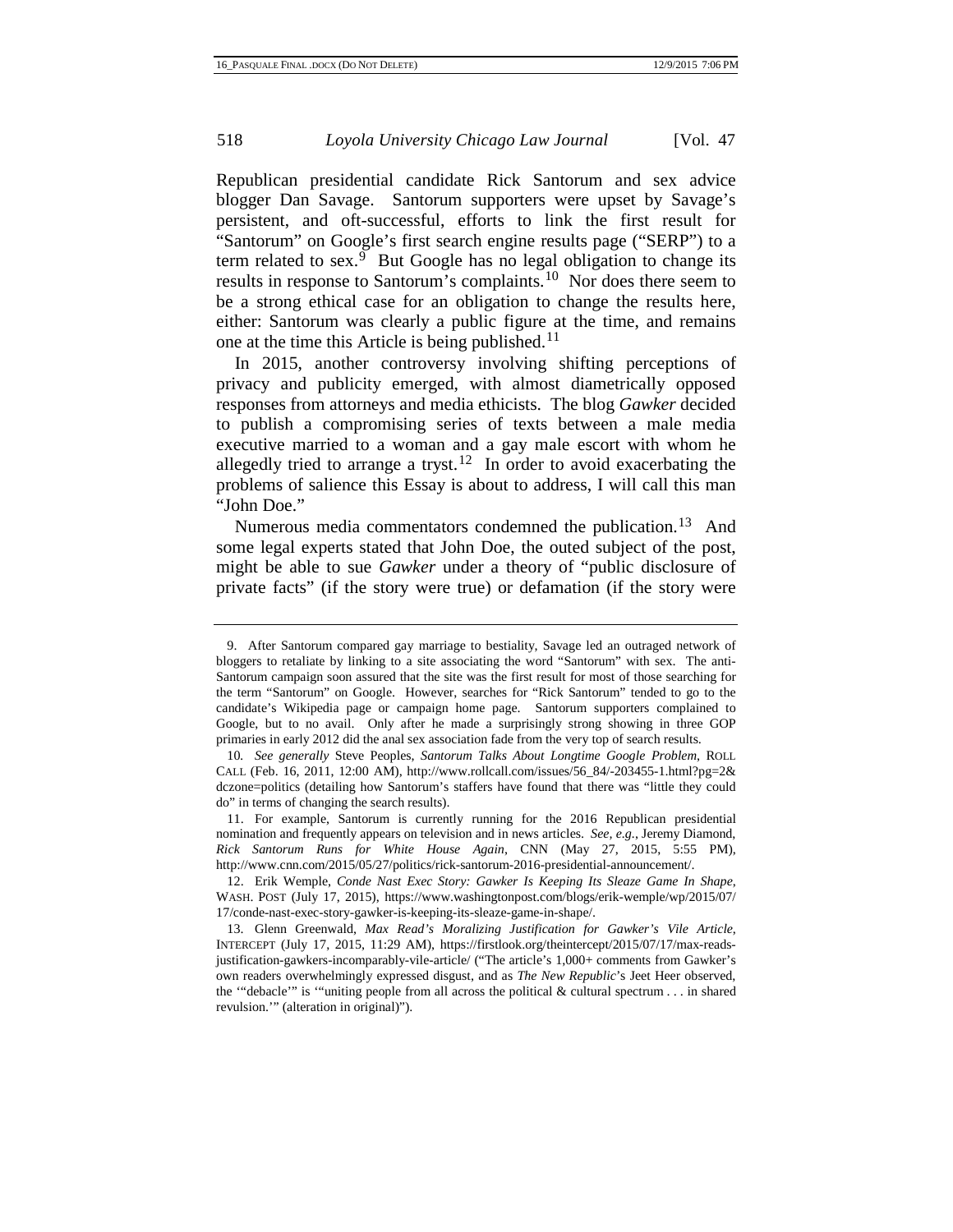false).[14](#page-3-4)

Were the story, and its aftermath, to dog the outed man as the top Google results on his name for five or ten years, there would probably be sympathy, but far less opportunity for redress, at least in the United States. Google's selection and arrangement of stories resulting from the query "John Doe" will, almost certainly, continue to prominently include links to stories that include the gay escort allegations, even if not to the original article (which was taken down within twenty-four hours of its appearance).<sup>[15](#page-4-0)</sup>

Defenders of the status quo may argue that there is a fundamental difference between publishers and aggregators, which justifies the differing obligations of *Gawker* and Google. But an ethical distinction between publication and aggregation does not really stand when we critically interrogate both the political economy of media and the ways in which reputations are created via a complex interplay of computerized and user-generated content. And for that reason, we should question expansive interpretations of the First Amendment that would reinforce outdated legal distinctions between those scenarios, as well. For *Gawker*'s CEO, the reason to share salacious stories, however controversial, was simple:

Whatever information we have, whatever insight we have, whatever knowledge we have, our impulse is to share it as quickly as possible, and sometimes with as little thought as possible. . . . Before you can

<span id="page-4-1"></span><sup>14.</sup> Blake Neff, *Gawker's Nasty Article Could Cost Gawker a Lot of Money*, DAILY CALLER (July 17, 2015, 3:42 PM), [http://dailycaller.com/2015/07/17/gawkers-nasty-article-could-cost](http://dailycaller.com/2015/07/17/gawkers-nasty-article-could-cost-them-a-lot-of-money/)[them-a-lot-of-money/](http://dailycaller.com/2015/07/17/gawkers-nasty-article-could-cost-them-a-lot-of-money/) ("Eugene Volokh, a professor at UCLA, told *The Daily Caller News Foundation* that even if the story is 100 percent true, [John Doe] could potentially sue Gawker for publishing private facts that served no public purpose. 'The theory is, if there's certain information that has to do with a person's private life that would generally be seen as offensive to have revealed, and that is not newsworthy, that can't be published,' Volokh said. This tort doesn't exist in every state, and Volokh said suits of this nature are typically restricted to where the plaintiff lives. If the state [John Doe] lives in allows such suits, Volokh indicated he would have a chance of prevailing.").

<span id="page-4-0"></span><sup>15.</sup> Nick Denton, *Taking a Post Down*, NICK DENTON (July 17, 2015, 2:30 PM), http://nick. kinja.com/taking-a-post-down-1718581684 ("[John Doe's] embarrassment will not be eased. But this decision will establish a clear standard for future stories. It is not enough for them simply to be true. They have to reveal something meaningful. They have to be true and interesting. These texts were interesting, but not enough, in my view." (emphasis omitted)). In December of 2015, the top ten search results on the name of the outed man related to this nearly half-year-old story, at least in venues where I tried the search from a Google interface that was not logged in to a particular account. Given his otherwise low Internet profile, this story may dominate the first page of results on his name for the rest of his life—and even that of his wife, who was named in some stories.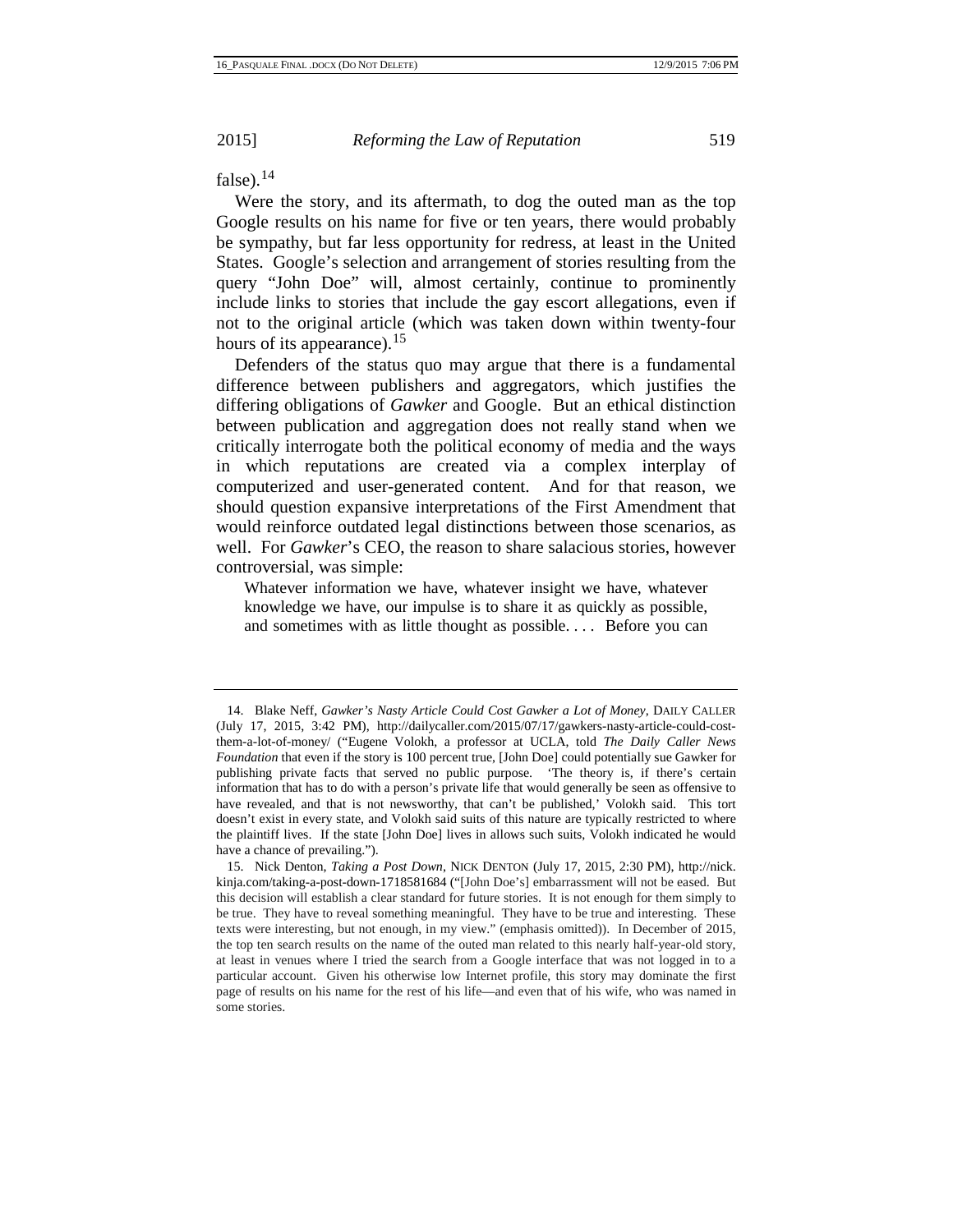<span id="page-5-0"></span>think about it too much, just put it out there, just share it out there. I think that's the essence of who we are.<sup>[16](#page-4-1)</sup>

This accelerationist ethic, of instant release of information, reflects a troubling social theory that privileges the rapidity and automaticity of machine communication over human values, democratic will formation, and due process.[17](#page-5-1) It is also strikingly similar to Silicon Valley's own ideals about "frictionless sharing."<sup>[18](#page-5-2)</sup> For platforms like Facebook or Spotify, users' likes and actions should be able to be instantly posted to their friends, and perhaps to the public at large if the user has (intentionally or unintentionally) allowed such publicity. For Google, speedy search results are part of the company's DNA: its leaders have repeatedly insisted on automating as much of search as possible consistent with *searchers*' experience of quality.<sup>[19](#page-5-3)</sup> The company has tried to refuse to take into account the interests of the *searched* (here, those whose names are queried—but very often trademark owners or others with an interest in terms), when challenged about results.

What is clear from the *Gawker* case, though, is that such automation, such frictionlessness in algorithmic arrangement of information, effectively undoes whatever injunctive relief someone like John Doe might get, against *Gawker*, if he were indeed to sue. The story itself would persist as a virtual scarlet letter atop search queries on his name. We could simply reconcile ourselves to such a result, assuming it a necessary cost of robust protections of free expression. Or we could look to other nations' approaches to the balance between privacy and free speech.[20](#page-5-4)

<sup>16.</sup> Jonathan Mahler, *Gawker's Moment of Truth*, N.Y. TIMES (June 12, 2015), http://www.ny times.com/2015/06/14/business/media/gawker-nick-denton-moment-of-truth.html.

<span id="page-5-5"></span><span id="page-5-1"></span><sup>17.</sup> The acclerationist ethic is articulated well by Nick Land, Alex Williams, and Nick Srnicek. *See, e.g.*, Alex Williams & Nick Srnicek, *#ACCELERATE MANIFESTO for an Accelerationist Politics*, CRITICAL LEGAL THINKING (May 14, 2013), http://criticallegalthinking .com/2013/05/14/accelerate-manifesto-for-an-accelerationist-politics/ ("We want to accelerate the process of technological evolution.").

<span id="page-5-2"></span><sup>18.</sup> Frictionless sharing is critiqued in several law review articles. *See, e.g.*, William McGeveran, *The Law of Friction*, 2013 U. CHI. LEGAL F. 15, 17 (analyzing "the benefits and drawbacks of frictionless sharing" on the web); Neil M. Richards, *The Perils of Social Reading*, 101 GEO. L.J. 689 (2013); Margot Kaminski, *Reading Over Your Shoulder,* WAKE FOREST L. REV. COMMON LAW (Mar. 9 2015), http://wakeforestlawreview.com/2012/03/reading-over-yourshoulder-social-readers-and-privacy-law/.

<sup>19.</sup> Kaminski, *supra* not[e 18.](#page-5-0)

<span id="page-5-4"></span><span id="page-5-3"></span><sup>20</sup>*. See, e.g.*, Stefan Kulk & Frederik Zuiderveen Borgesius, *Freedom of Expression and 'Right to Be Forgotten' Cases in the Netherlands After* Google Spain, 2 EUR. DATA PROTECTION L. REV. 113, 115 (2015) ("[T]he right to freedom of expression is not absolute, and must be balanced against other rights, such as privacy and data protection rights. The European Court of Human Rights says in the context of press publications about freedom of expression and privacy: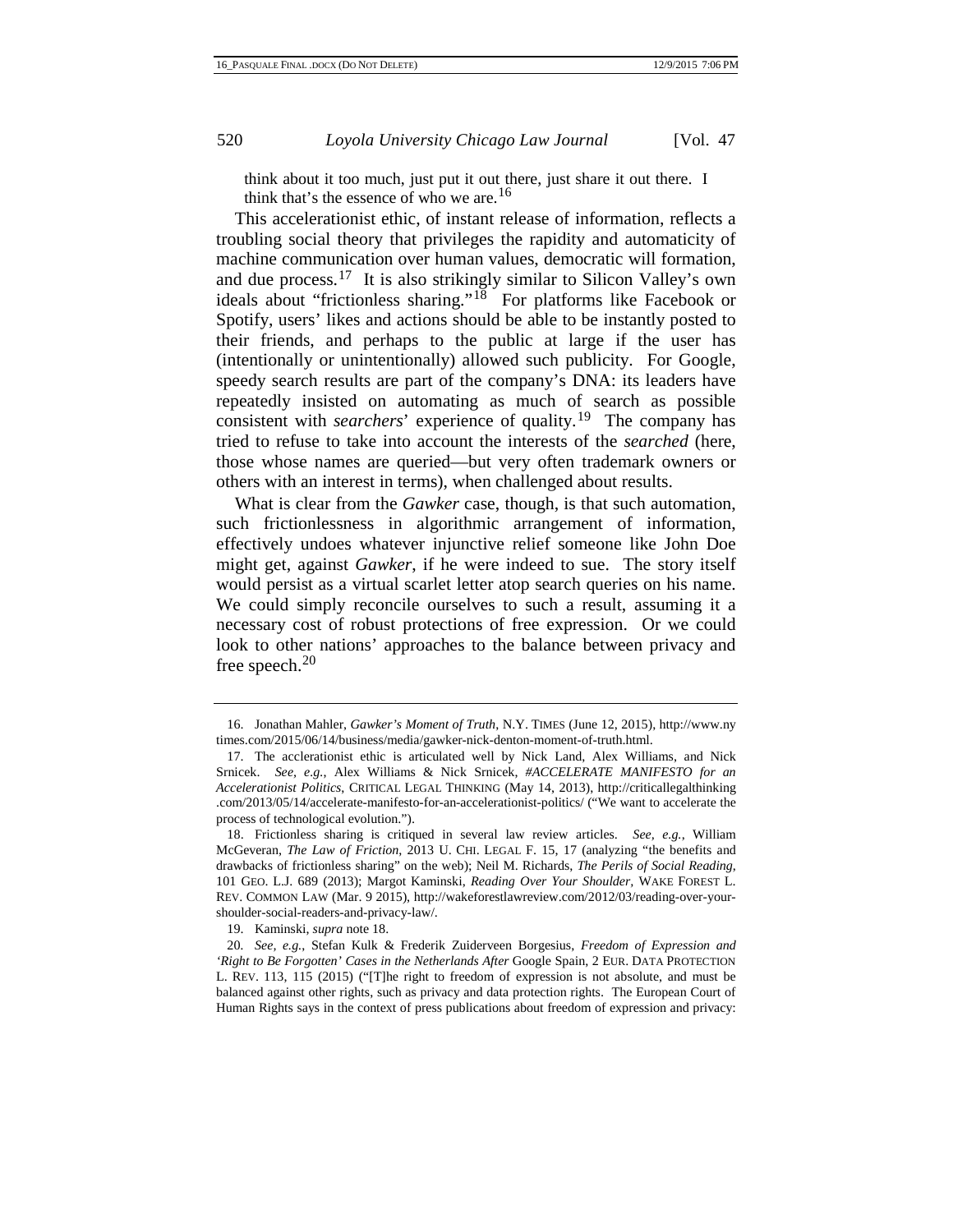<span id="page-6-7"></span><span id="page-6-5"></span>High-ranking results about a certain searched term can sometimes be harmful from either a societal perspective<sup>[21](#page-5-5)</sup> or from the perspective of an entity with a stake in the search term.<sup>[22](#page-6-0)</sup> For example, consider Google's "autocomplete" associations regarding a former first lady of Germany, Jane Doe.<sup>[23](#page-6-1)</sup> Users typing "Jane Doe" into the search engine in 2012 would be likely to see the suggested searches "Jane Doe prostituierte" and "Jane Doe escort" underneath their search box.[24](#page-6-2) The suggestions reflect numerous rumors about Jane Doe, who obtained over thirty cease-and-desist orders in Germany against bloggers and journalists who raised the possibility of sex work in her past.<sup>[25](#page-6-3)</sup> Jane Doe feared that all those legal victories could be for naught if users interpreted the autocomplete suggestions as a judgment on her character, rather than an artifact of repeated legal battles.

For Google, the problem of the autocomplete suggestions is more a problem of user education. But Google itself is continually trying to educate searchers, and it seems strange that it would suddenly forswear that mission when very simple responses could greatly help someone unfairly impugned, smeared, or exposed.<sup>[26](#page-6-4)</sup> It will correct the spelling of commonly misspelled terms, or put in more common spellings. Even something as basic as a spelling suggestion depends on a series of human judgments. Should the results default to the "standard" spelling, or should users simply be warned that their spelling may be off? In a presentation on search quality at an academic conference, one of Google's top engineers emphasized that there is a painstaking, iterative interplay between computer science experts and beta testers who report

<span id="page-6-6"></span><sup>&#</sup>x27;as a matter of principle these rights deserve equal respect.'").

<sup>21.</sup> Oren Bracha & Frank Pasquale, *Federal Search Commission? Access, Fairness, and Accountability in the Law of Search*, 93 CORNELL L. REV. 1149 (2008).

<span id="page-6-0"></span><sup>22.</sup> Frank Pasquale, *Rankings, Reductionism, and Responsibility*, 54 CLEV. ST. L. REV. 115, 135–36 (2006).

<sup>23.</sup> Again, I am using a pseudonym to avoid reinforcing the data subject's problem.

<span id="page-6-2"></span><span id="page-6-1"></span><sup>24</sup>*. See* Kadhim Shubber, *Japanese Court Orders Google to Censor Autocomplete, Pay Damages*, WIRED (Apr. 16, 2013), http://www.wired.co.uk/news/archive/2013-04/16/googlejapan-ruling; Ted Rall, Opinion, *Why Censoring Search Engines Is a Good Idea*, JAPAN TIMES (May 20, 2014), http://www.japantimes.co.jp/opinion/2014/05/20/commentary/world-comment ary/censoring-search-engines-good-idea/.

<span id="page-6-3"></span><sup>25.</sup> Konrad Lischka, *Blaming the Algorithm: Defamation Case Highlights Google's Double Standard*, DER SPIEGEL INT'L (Sept. 10, 2012, 4:00 PM), http://www.spiegel.de /international/germany/defamation-case-by-[Jane]-[Doe]-highlights—double-standard-at-googlea-854914.html.

<span id="page-6-4"></span><sup>26.</sup> For background on the many functions of search results, see Conor Friedersdorf, *Should Google Always Tell the Truth?*, ATLANTIC (July 4, 2014), http://www.theatlantic.com/technology /archive/2015/07/should-google-always-tell-the-truth/397697/.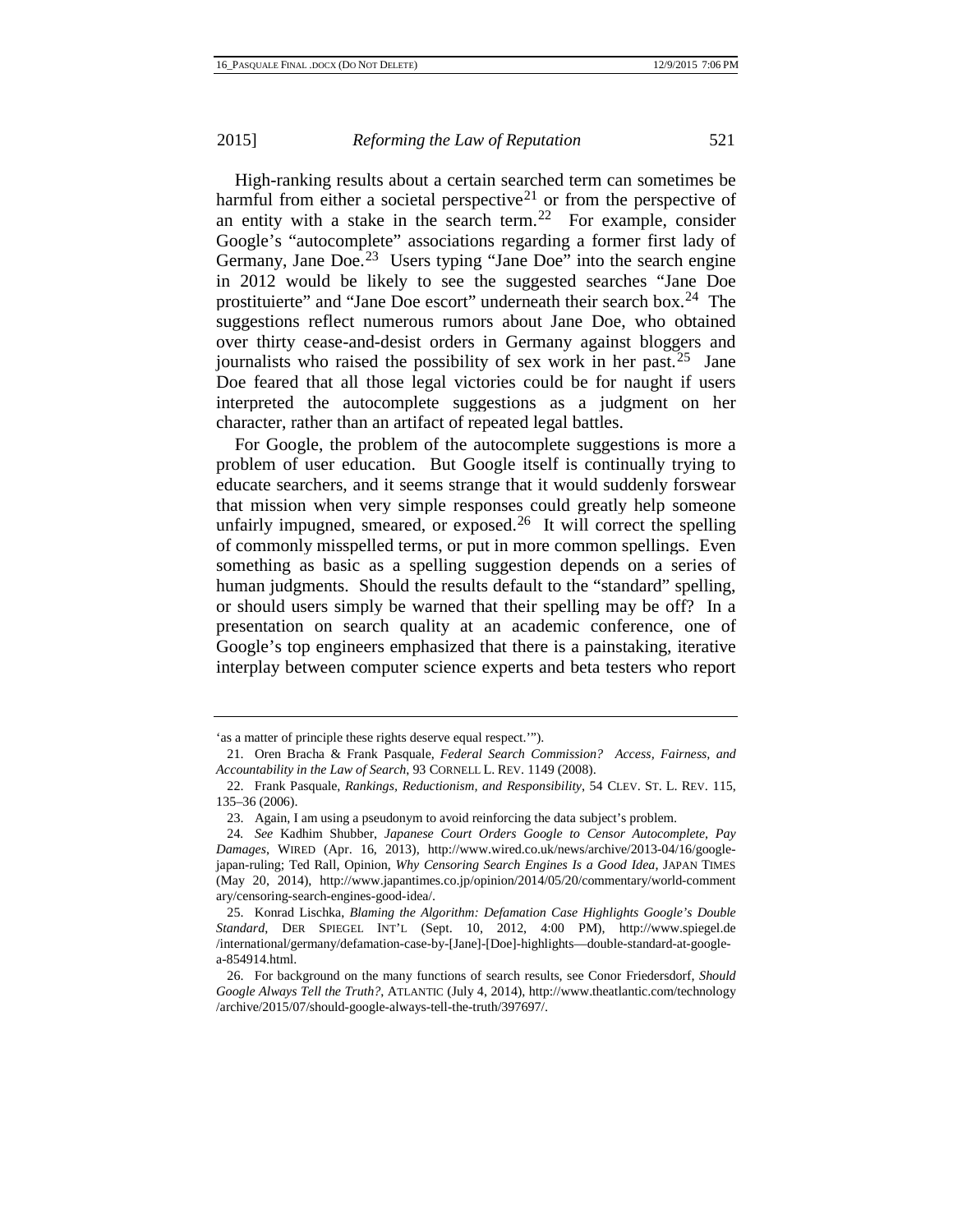<span id="page-7-0"></span>on their satisfaction with various results configurations.<sup>[27](#page-6-6)</sup> Ranking of search results is not a simple technological "product" here; rather, it is a social process that at many points could be informed by social values.

Nevertheless, while the policy for alternative spellings could be applied generally once the beta testing was over, each situation like Jane Doe's would require independent judgment anew. Google fears that reputational micromanagers will overwhelm it with requests like hers. But is it really so hard for the search engine to, say, turn off the autocomplete function for some names? The company has never offered a hard estimate of the costs of responding to these types of claims.<sup>[28](#page-7-1)</sup> Given its vast resources, it is hard to imagine such a duty denting its profits significantly or adversely affecting its mission or employees.

<span id="page-7-3"></span>Requests to downrank results on a certain name (and that name alone) might also lead to more constructive responses. For example, the firm could simply hire individuals to respond to a justified complainant if a problematic site has appeared in name search results. Both Lilly Irani and Adrian Chen have described the manual "disappearing" of pornography or violent or disturbing images from platforms like Facebook, by paid workers in the Philippines and Morocco.<sup>[29](#page-7-2)</sup> Given the extraordinary profitability of the dominant search engines, this is a task they could take on with respect to ongoing preservation of certain delistings.

<sup>27.</sup> This assertion was made at a conference sponsored by Google at George Mason University, on search and competition. For more details on the conference series, see Tom Hamburger and Matea Gold, *Google, Once Disdainful of Lobbying, Now a Master of Washington Influence*, WASH. POST (Apr. 12, 2014), https://www.washingtonpost.com/politics/how-goog le-is-transforming-power-and-politicsgoogle-once-disdainful-of-lobbying-now-a-master-of-washi ngton-influence/2014/04/12/51648b92-b4d3-11e3-8cb6-284052554d74\_story.html ("The keynote address was by Google engineer Mark Paskin, who delivered a lunchtime speech titled 'Engineering Search.'"); and Matea Gold and Tom Hamburger, *How Google Worked Behind the Scenes to Invite Federal Regulators to Conferences*, WASH. POST (Apr. 12, 2014), https://www .washingtonpost.com/news/politics/wp/2014/04/12/how-google-worked-behind-the-scenes-to-inv ite-federal-regulators-to-conferences/. Lilly Irani has also observed the person-machine interface here. Lilly Irani, *Justice for "Data Janitors*,*"* PUB. BOOKS (Jan. 15, 2015), http://www.public books.org/nonfiction/justice-for-data-janitors ("The emergence of the digital microwork industry to tend artificial intelligence shows how labor displacement generates new kinds of work.").

<span id="page-7-1"></span><sup>28</sup>*. See* Rall, *supra* note [24](#page-6-5) ("Would it really be so terrible for Google to hire 10,000 American workers to process link deletion requests? . . . Onerous? Google has a space program. It is mapping every curb and bump on America's 6 million km of roads. They're smart. They can figure this out.").

<span id="page-7-2"></span><sup>29.</sup> Adrian Chen, *The Laborers Who Keep Dick Pics and Beheadings Out of Your Facebook Feed*, WIRED (Oct. 23, 2014, 6:30 AM), [http://www.wired.com/2014/10/content-moderation/;](http://www.wired.com/2014/10/content-moderation/)  Irani, *supra* not[e 27.](#page-7-0)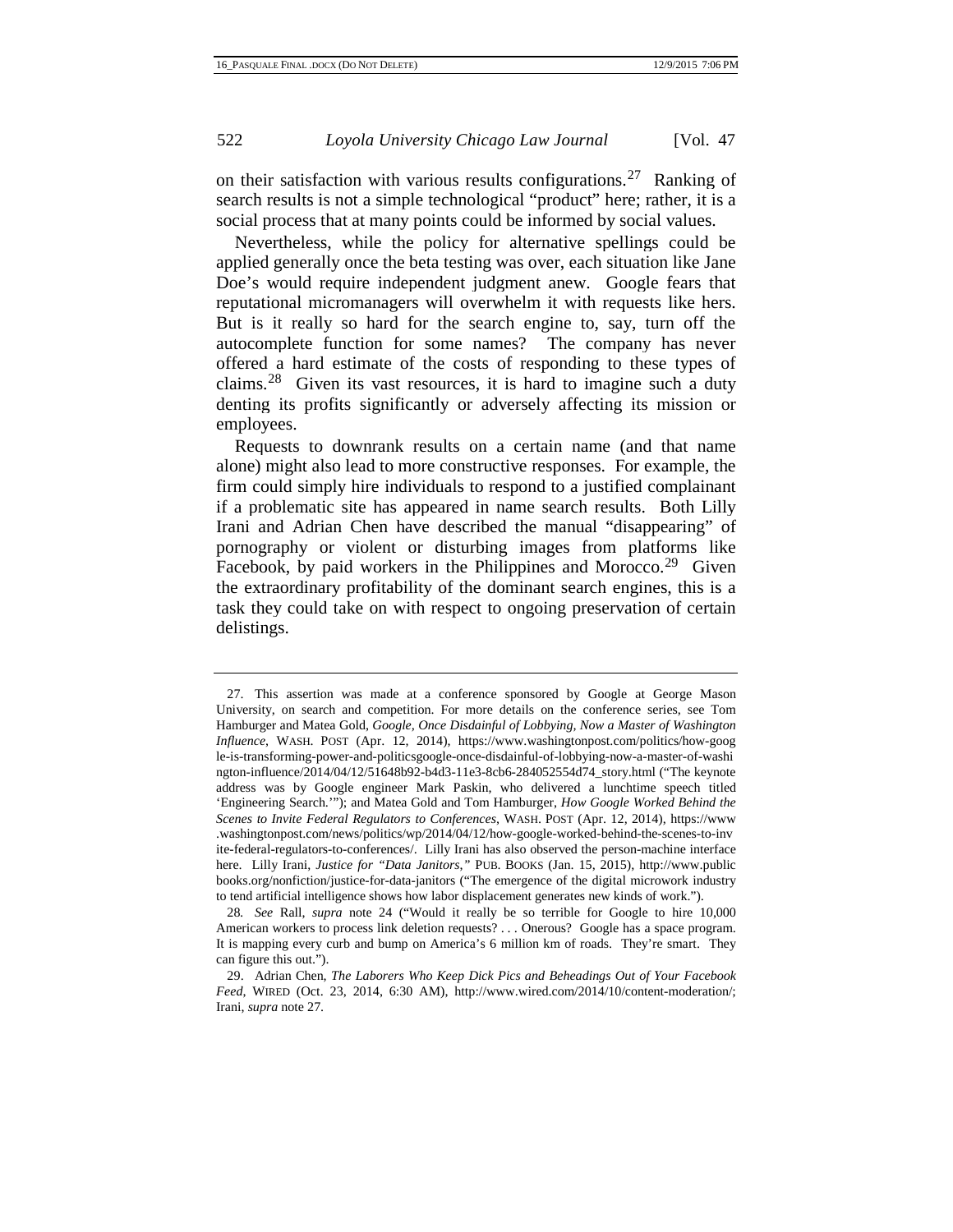Another possible pattern of response would be to outsource the determination to a nonprofit entity. In my article *Beyond Innovation and Competition*, I described symbiotic relationships between Google and the Berkman Center at Harvard (regarding malware infected sites).<sup>[30](#page-7-3)</sup> The Federal Trade Commission ("FTC") and nonprofits have also collaborated to streamline the enforcement of false advertising law.<sup>[31](#page-8-0)</sup> No internet firm can credibly say a link monitoring and deletion obligation is too onerous if they fail to take advantage of the robust civil society organizations willing to capably assist in this duty.<sup>[32](#page-8-1)</sup>

In a 2006 article, I proposed that individuals unfairly or inaccurately portrayed on a dominant search engine's result pages should, in some circumstances, have the right to place an asterisk linking to their own reply to the troubling depiction(s).<sup>[33](#page-8-2)</sup> Critics have claimed that the proposal would either be unworkable or a troubling instance of "forced speech" $34$  or "censored search." $35$  I responded to their concerns in

<span id="page-8-1"></span>32. Trebor Scholz, *Platform Cooperativism vs. the Sharing Economy*, MEDIUM (Dec. 5, 2014), https://medium.com/@trebors/platform-cooperativism-vs-the-sharing-economy-2ea737f1 b5ad#.csrtvbgch (describing the self-organization of civil society organizations to address pressing social problems).

33. Pasquale, *supra* not[e 22,](#page-6-7) at 135–36.

<span id="page-8-3"></span><span id="page-8-2"></span>34. For a compelling current argument against this being forced speech, see Jennifer A. Chandler, *A Right to Reach an Audience: An Approach to Intermediary Bias on the Internet*, 35 HOFSTRA L. REV. 1095, 1129 (2007).

A prohibition against blocking access to websites or refusing to include them in a search engine index would prima facie be an interference with the selection intermediary's selection freedom. However, the factors outlined above suggest that such a rule would not raise the concerns typically associated with compelled speech. This is because such a rule is content neutral, it would not curtail the selection intermediary's ability to speak, the selection intermediary would not be understood to endorse the website (or it could post disclaimers) and the selection intermediary would not be forced to modify its own speech to respond or to avoid triggering the rule.

<span id="page-8-5"></span>*Id.*

<span id="page-8-4"></span>35*. See, e.g.*, James Grimmelmann, *Don't Censor Search*, 117 YALE L.J. POCKET PART 48, 51 (2007). Grimmelmann contends that the asterisk requirement would "hinder users' ability to choose among diverse search engines," because it "might inhibit the development of better, more helpful responses—such as personalized search based on the recommendations of one's friends,

<span id="page-8-6"></span><sup>30.</sup> Frank Pasquale, *Beyond Innovation and Competition: The Need for Qualified Transparency in Internet Intermediaries*, 104 NW. U. L. REV. 105 (2010).

<span id="page-8-0"></span><sup>31</sup>*. Id.* In the case of FTC investigations into false advertising, 95% of problematic situations are quickly resolved in a self-regulatory fashion, by nongovernmental entities. *Id.* This is not a recipe for the litigation nightmares industry advocates so frequently invoke. *See also Children's Advertising Review Unit*, BETTER BUS. BUREAU', https://www.bbb.org/council/the-national-part ner-program/national-advertising-review-services/childrens-advertising-review-unit/ (last visited Nov. 17, 2015) ("CARU is the children's arm of the advertising industry's self-regulation system and evaluates child-directed advertising and promotional material in all media to advance truthfulness, accuracy and consistency with its Self-Regulatory Program for Children's Advertising and relevant laws." (emphasis omitted)).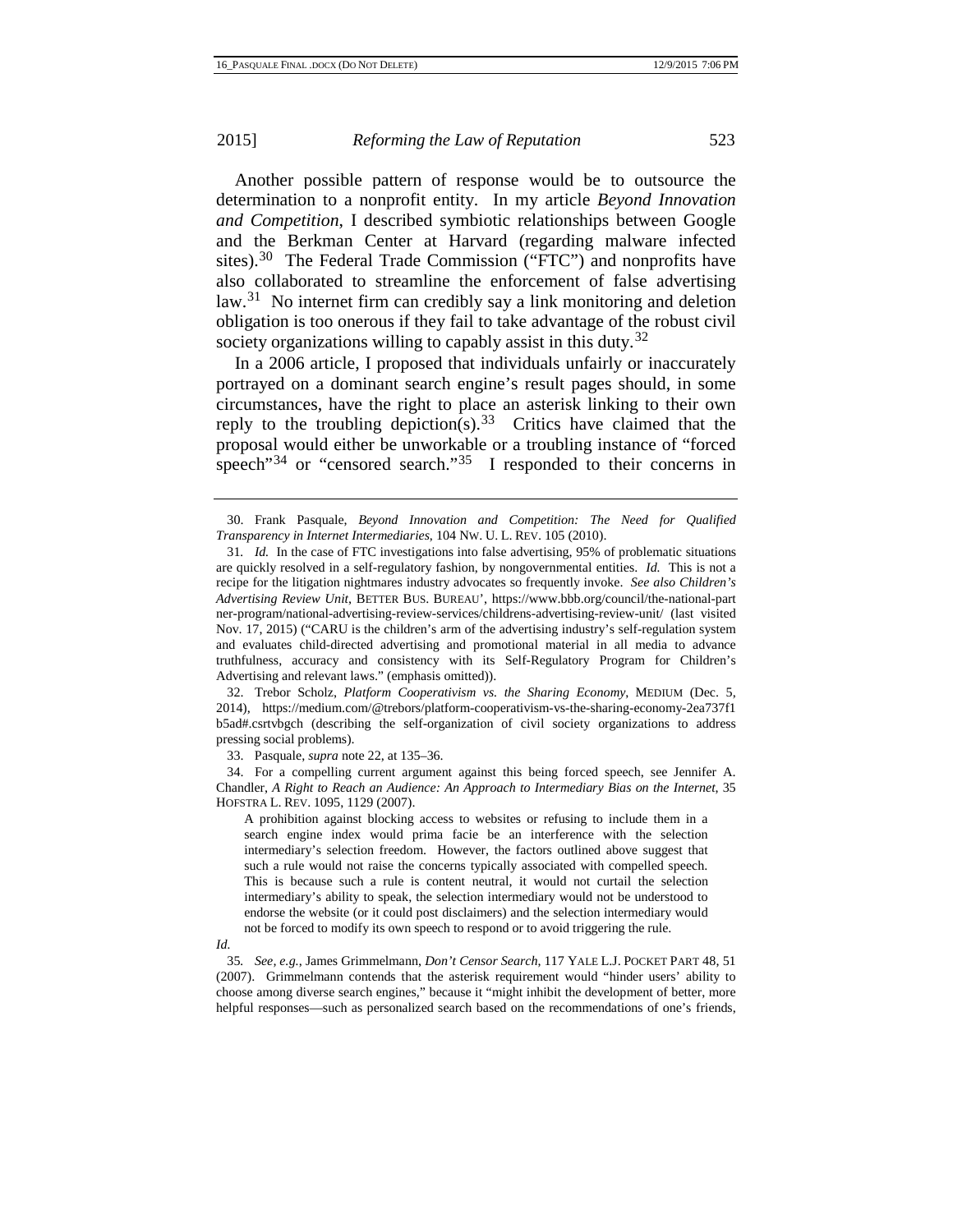2008<sup>[36](#page-8-5)</sup> Our differences ultimately may not be amenable to reason, but I believe the dialogue at least illuminates the divergent strands in First Amendment doctrine here.

It is not impossible to keep the search record of figures like John Doe or Jane Doe free of scurrilous or excessively and inappropriately compromising material. To say otherwise is to succumb to technological reification—a misleading assertion that the way the search engine ranks and presents entities now is the one and only way it can be done. When Wall Street investors, or a critical mass of advertisers, demand that Google change with the times, it does. A critical mass of voters and policymakers should have similar prerogatives, given dominant search engines' status as an information utility, as critical to our time as the railroads were to the late nineteenth and early twentieth centuries. Given the vast changes in search experience over time, it is clear that both user experience and much of the underlying code is flexible.<sup>[37](#page-9-0)</sup>

# III. FIRST AMENDMENT OPPORTUNISM

Admittedly, Google has won several lawsuits challenging its placement of links to websites in search results, on First Amendment grounds. None of these cases, however, were at the appellate level. The judges involved tended to opine beyond the legal principles necessary to dispose of the cases. Marginal plaintiffs launched the cases, with nowhere near the resources that Google itself (or even a reputable public interest law firm) could provide. And most troublingly, none of the cases considered the First Amendment opportunism at the core of Google's defense: its simultaneous selfcharacterization as a *speaker* when it wanted to avoid lawsuits about search results, and as a *mere conduit* when defending against claims of indirect intellectual property infringement and defamation.

<span id="page-9-3"></span>For example, in *Langdon v. Google*, [38](#page-9-1) the plaintiff, Christopher Langdon, claimed Google had a duty to carry his advertisements, which included messages like "China is Evil."[39](#page-9-2) A federal district court

or semantic analyses that can automatically put Web pages in a broader context."

<sup>36.</sup> Frank Pasquale, *Asterisk Revisited*, 3 J. BUS. & TECH. L. 61 (2008).

<span id="page-9-0"></span><sup>37.</sup> For instance, Google has itself offered a "right of reply" feature on some Google News stories. *See* Brad Stone, *Names in the News Get a Way to Respond*, N.Y. TIMES (Aug. 13, 2007).

<sup>38.</sup> Langdon v. Google, Inc., 474 F. Supp. 2d 622 (D. Del. 2007).

<span id="page-9-2"></span><span id="page-9-1"></span><sup>39</sup>*. Id*. at 626; *see, e.g.*, Chris Langdon, *Communist China Has Murdered Millions: Boycott China*, COMMUNIST CHINA IS EVIL, http://soc.culture.irish.narkive.com/mvcyFwgI/for-paul-therabid-rabbit-communist-china-has-murdered-millions-boycott-china; *see also* Frank Pasquale,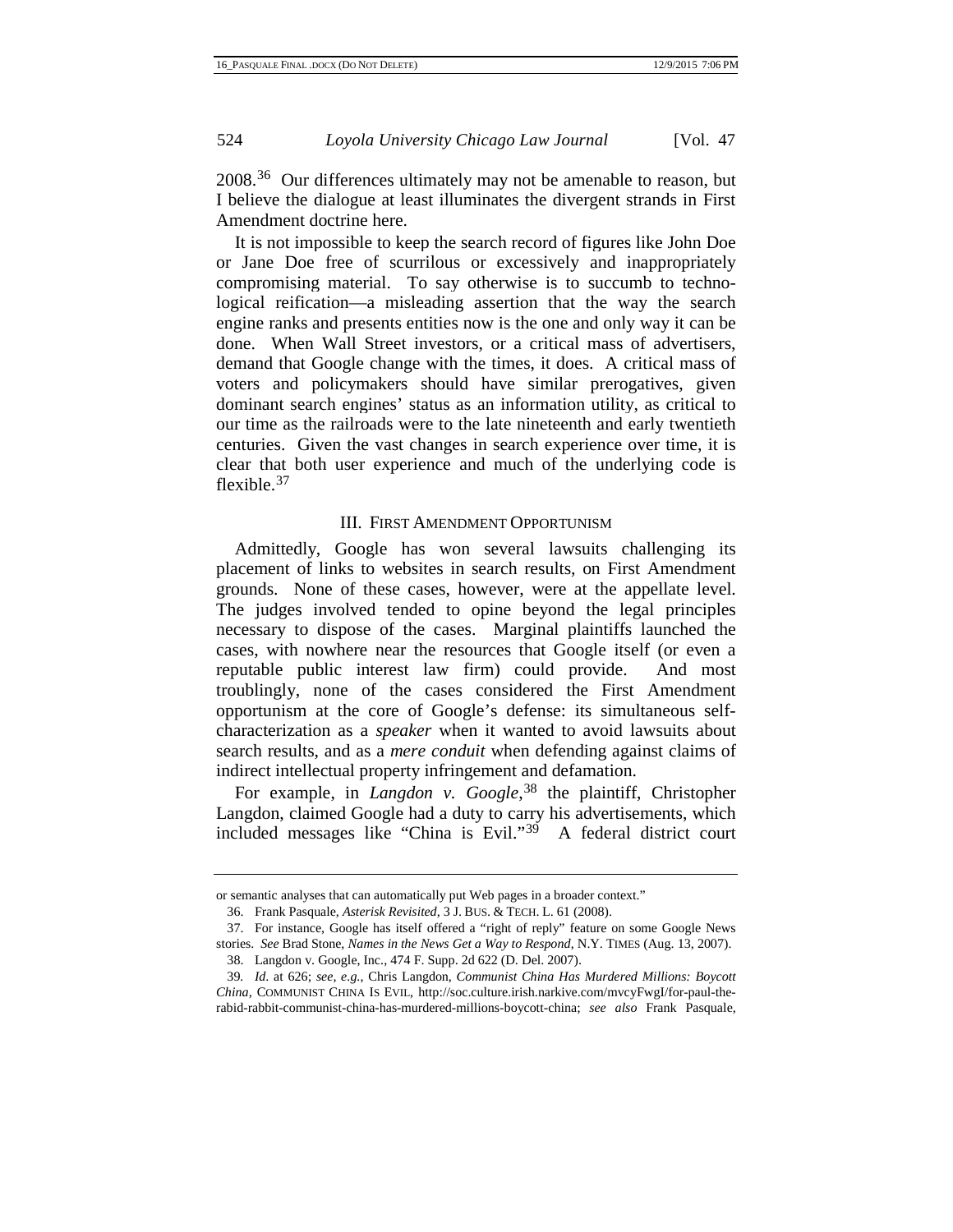dismissed the claim, as it obviously should have: Langdon had no constitutional right to balance, and there was no relevant "must-carry" statute.<sup>40</sup> But the court went well beyond that determination in its opinion. Likely in order to quickly dispose of a scattershot array of business torts also alleged by Langdon, it directly analogized Google to a newspaper, invoking First Amendment requirements in order to dismiss all Langdon's claims en masse (the jurisprudential equivalent of using a tank to destroy a small swarm of flies). Once this logical leap was made, the Supreme Court's decision in *Miami Herald Publishing Co. v. Tornillo* seemed to clearly settle the case.[41](#page-10-0) In *Tornillo*, Florida's "right of reply" statute (giving political canidates who had been criticized in a newspaper a chance to have their own replies printed in the same newspaper) was rejected by the Court as a violation of the First Amendment.<sup>[42](#page-10-1)</sup> The *Langdon* court thought the plaintiff's proposed remedies were at least as disruptive of Google's "message" as a right of reply would have been to the *Miami Herald.* [43](#page-10-2)

One immediate question arises: why didn't the court analogize Google with the broadcasters at issue in *Red Lion Broadcasting v. FCC*, [44](#page-10-3) or the cable companies in *Turner Broadcasting Systems, Inc. v. FCC?*[45](#page-10-4) In *Red Lion*, the Court resoundingly affirmed (by a 7–0 vote) the FCC's prerogative to impose a fairness doctrine on broadcasters.[46](#page-10-5) In *Turner*, the Court upheld must-carry provisions for a cable network as constitutional, reasoning that they "further important governmental interests" and "do not burden substantially more speech than necessary

<span id="page-10-6"></span>*Shaming Search Engines*, CONCURRING OPINIONS (Nov. 6, 2007, 4:57 PM), http://www. concurringopinions.com/archives/2007/11/shaming\_search.html (recapping the congressional concern over search engines' complicity in the Chinese government's campaign against dissent, as it was expressed in 2006 with the proposal of the Global Online Freedom Act).

<sup>40</sup>*. Langdon*, 474 F. Supp. 2d at 634–35.

<sup>41.</sup> Miami Herald Publ'g Co., v. Tornillo, 418 U.S. 241, 256 (1974).

<span id="page-10-1"></span><span id="page-10-0"></span><sup>42</sup>*. Id.* at 258 ("It has yet to be demonstrated how governmental regulation of this crucial [editorial] process can be exercised consistent with First Amendment guarantees of a free press as they have evolved to this time.").

<span id="page-10-2"></span><sup>43</sup>*. Langdon*, 474 F. Supp. 2d at 630 ("Defendants are correct in their position that the injunctive relief sought by Plaintiff contravenes Defendants' First Amendment rights." (citing *Tornillo*, 418 U.S. at 256)); *see also* Jian Zhang v. Baidu.com, 10 F. Supp. 3d 433 (S.D.N.Y. 2014) (involving Chinese critics of Baidu or Google and holding that Baidu's search engine results were protected by the First Amendment).

<sup>44.</sup> Red Lion Broad. Co. v. FCC, 395 U.S. 367 (1969).

<sup>45.</sup> Turner Broad. Sys., Inc. v. FCC, 520 U.S. 180, 185 (1997).

<span id="page-10-5"></span><span id="page-10-4"></span><span id="page-10-3"></span><sup>46.</sup> The Supreme Court allowed extensive government regulation of the airwaves in *Red Lion*, reasoning that broadcasters deserve less protection because of the scarcity of the airwaves, and a history of governmental regulation in the area. 395 U.S. at 401.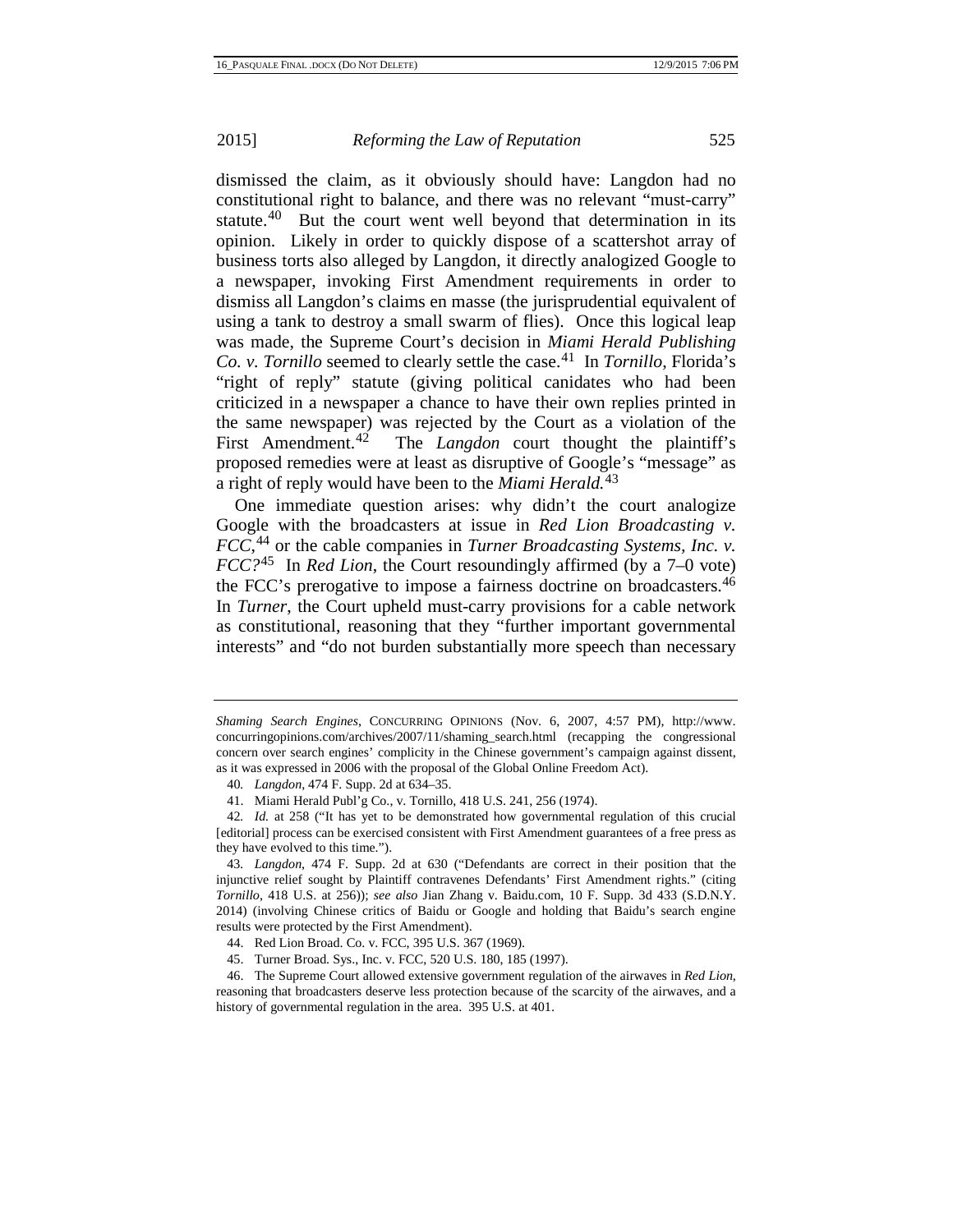to further those interests."[47](#page-10-6) At the time of *Langdon*, the search engine market in the United States was much closer to that of the three major broadcasters, or oligopolistic cable giants, than it was to the diverse and fragmented newspaper market addressed by *Tornillo*. This is even truer today, as Google continues to entrench a self-reinforcing dominance in the United States, and in many other national markets.<sup>[48](#page-11-0)</sup>

Eric Goldman has argued that cases like *Red Lion* and *Turner* are inapplicable here, because the Supreme Court has also found (in *Reno v.*   $\widehat{ACLU}^{49}$  $\widehat{ACLU}^{49}$  $\widehat{ACLU}^{49}$ ) that "the Internet" hosts "vast[,] democratic forums" that lack the scarcity characteristic of broadcast media.<sup>50</sup> But it takes some interpretive work to apply *ACLU* to a potential must-carry or other similar rule. For Goldman, *ACLU*'s Internet includes every particular firm operating primarily on the net. But the Court's rapid, *ipse dixit*  setting aside of *Red Lion* and *Turner* suggests another, more plausible explanation: the *ACLU* majority was opining on regulation applicable to the *Internet as a whole*, not regulation applicable to any one dominant firm (or set of firms) on it. Moreover, the *ACLU* Court was dealing with a far different phenomenon: the Internet of the mid-1990s did not have nearly the influence that today's Internet has. Finally, the *ACLU*  majority failed to engage in the type of rigorous analysis of the function, economics, and social meaning of online life that would be necessary to a legitimate immunization of *all internet-based* firms from regulation of the consumer-facing results of their data processing.

<span id="page-11-3"></span>Top search results are, by nature, scarce. At the time of *Red Lion*, there were three large broadcast networks of roughly equal quality. Presently, Google is far and away the best search engine, and as I have

<sup>47</sup>*. Turner*, 520 U.S. at 185. Carrying three mandatory channels was a small burden to a cable company, and the burden was outweighed by the furthering of government interests in "(1) preserving the benefits of free, over-the-air local broadcast television, (2) promoting the widespread dissemination of information from a multiplicity of sources, and (3) promoting fair competition in the market for television programming." *Id.* at 189.

<span id="page-11-0"></span><sup>48</sup>*. Top 15 Most Popular Search Engines October 2015*, EBIZMBA, http://www.ebizmba .com/articles/search-engines [http://perma.cc/9D4L-TAZ2] (last visited Nov. 17, 2015) (showing Google as having over three times as many unique monthly visitors as its nearest competitor, worldwide).

<sup>49.</sup> Reno v. ACLU, 521 U.S. 844 (1997).

<span id="page-11-2"></span><span id="page-11-1"></span><sup>50.</sup> Eric Goldman, *"Must Carry" Lawsuit Against Search Engines—*Langdon v. Google, TECH. & MARKETING L. BLOG (June 8, 2006, 12:46 P.M.), http://blog.ericgoldman.org/archives /2006/06/must\_carry\_laws.htm ("Recall that from *Miami Herald v. Tornillo*, a statutory mustcarry rule applied to newspapers violated the constitutional freedom of the press. Given the very specific justifications for tighter regulation of broadcasting, and that those bases have been held inapplicable to the Internet (see, e.g., *Reno v. ACLU*), I think (for these purposes) that search engines are more appropriately analogized to newspapers instead of broadcasters. Accordingly, I can't see how any judge could constitutionally order 'must carry' relief here.").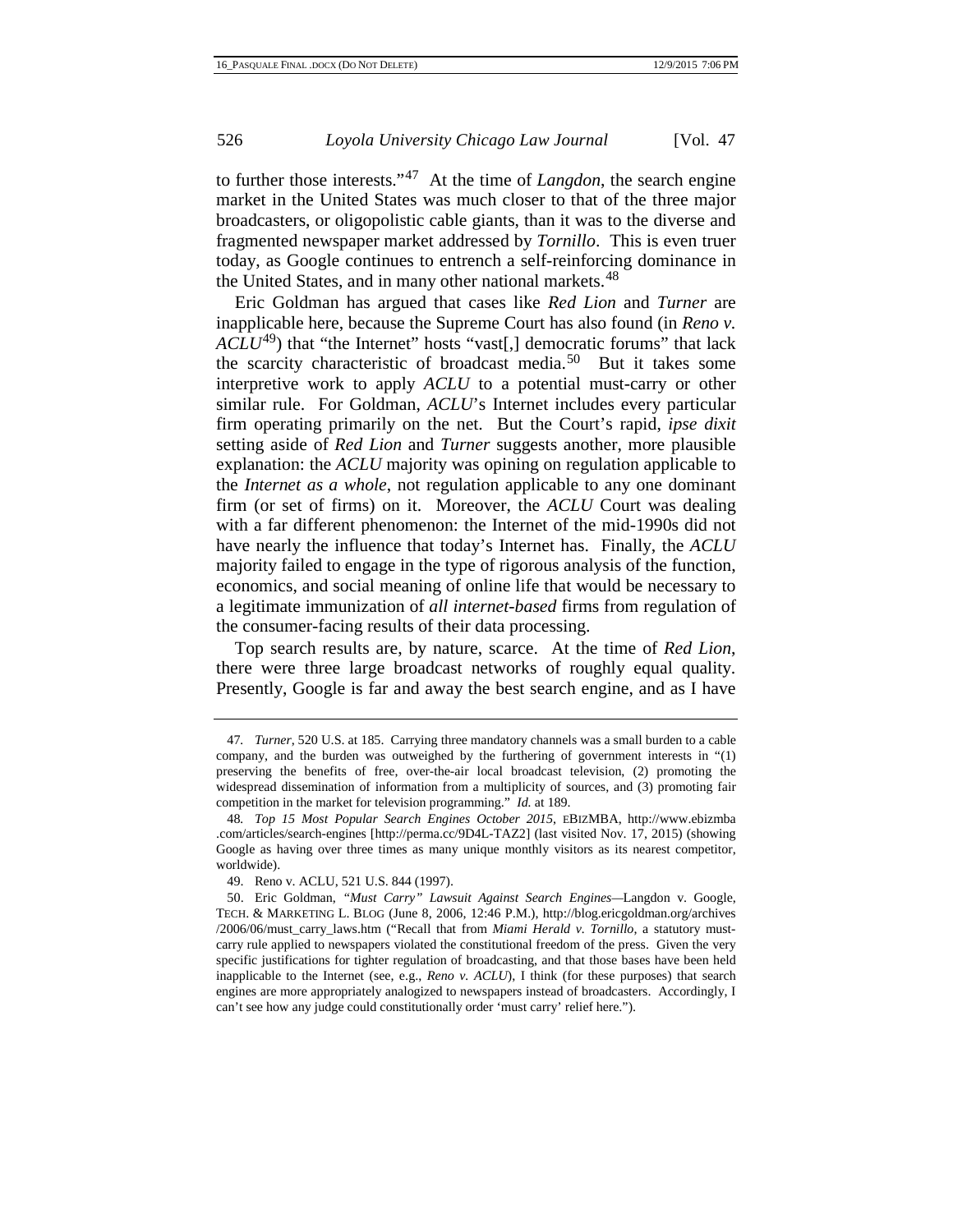described in other work, its advantage is self-reinforcing: the better it is, the more searchers use it, and the more searchers use it, the more data it has for improving itself.<sup>[51](#page-11-3)</sup> Its sole serious rival in the United States, Microsoft's Bing, has been losing hundreds of millions of dollars for years.[52](#page-12-0) There are even jokes about the importance of Google results, whether on desktop or mobile devices (where Android provides a whole other point of leverage to persistent dominance).<sup>[53](#page-12-1)</sup> If there is any place where *Red Lion*'s scarcity rationale is applicable today, it is in search.<sup>[54](#page-12-2)</sup>

#### <span id="page-12-10"></span><span id="page-12-7"></span>IV. A REFORM AGENDA FOR REPUTATION LAW

The CJEU's right to be forgotten judgment has led to a number of important decisions, largely by Google, about the proper scope of such a right. Julia Powles has compiled some of these decisions, contrasting successful and rejected delisting requests.<sup>[55](#page-12-3)</sup> One particular example of a successful request for delisting, "[l]inks to 'revenge porn'—nude pictures put online by an ex-boyfriend," is particularly relevant in the United States.<sup>[56](#page-12-4)</sup> Thanks to the work of experts like Danielle Keats Citron and Mary Anne Franks, the issue is frequently on states' legislative agenda.[57](#page-12-5) Moreover, Google itself has decided to provide a form in the United States to enable victims of revenge porn to have it removed from search results on their name.[58](#page-12-6)

56*. Id.*

<span id="page-12-9"></span><sup>51.</sup> FRANK PASQUALE, THE BLACK BOX SOCIETY 73 (2015).

<span id="page-12-0"></span><sup>52.</sup> See Frank Pasquale, *Privacy, Antitrust, and Power*, 20 GEO. MASON L. REV. 1009 (2013), for this fact and a general skepticism regarding search rivalries.

<span id="page-12-1"></span><sup>53.</sup> As one goes: "Where's the best place to hide a dead body? On the second page of Google search results."

<span id="page-12-2"></span><sup>54</sup>*. See generally* DAWN NUNZIATO, VIRTUAL FREEDOM: NET NEUTRALITY AND FREE SPEECH IN THE INTERNET AGE (2009) (for more on *Red Lion*); Chandler, *supra* note [34,](#page-8-6) at 1095– 97.

<span id="page-12-8"></span><span id="page-12-3"></span><sup>55.</sup> Julia Powles, *Results May Vary: Border Disputes on the Frontlines of the "Right to be Forgotten*,*"* SLATE (Feb. 25, 2015, 10:38 AM), http://www.slate.com/articles/technology/ future tense/2015/02/google and the right to be forgotten should delisting be global or loc al.html. One example of a successful delisting was "[a] victim of physical assault [who] asked for results describing the assault to be removed for queries against her name." *Id.* A converse example (of a denied delisting request) was a "[r]equest by a pedophile who wanted links to articles about his conviction removed." *Id.* Powles offers fifteen examples of approved delisting requests, and sixteen rejected ones. Her excellent work demonstrates how careful application of legal and ethical principles can lead to nuanced, contextual judgments that do reputational justice to victims of unfairly salient results while respecting the public's right to easy access to important facts about public figures or those otherwise in a position of trust.

<span id="page-12-6"></span><span id="page-12-5"></span><span id="page-12-4"></span><sup>57</sup>*. See generally* DANIELLE KEATS CITRON, HATE CRIMES IN CYBERSPACE (2014); Danielle Keats Citron & Mary Anne Franks, *Criminalizing Revenge Porn*, 49 WAKE FOREST L. REV. 345 (2014).

<sup>58.</sup> Amit Singhal, *"Revenge Porn" and Search*, GOOGLE: PUB. POL'Y BLOG (June 19, 2015),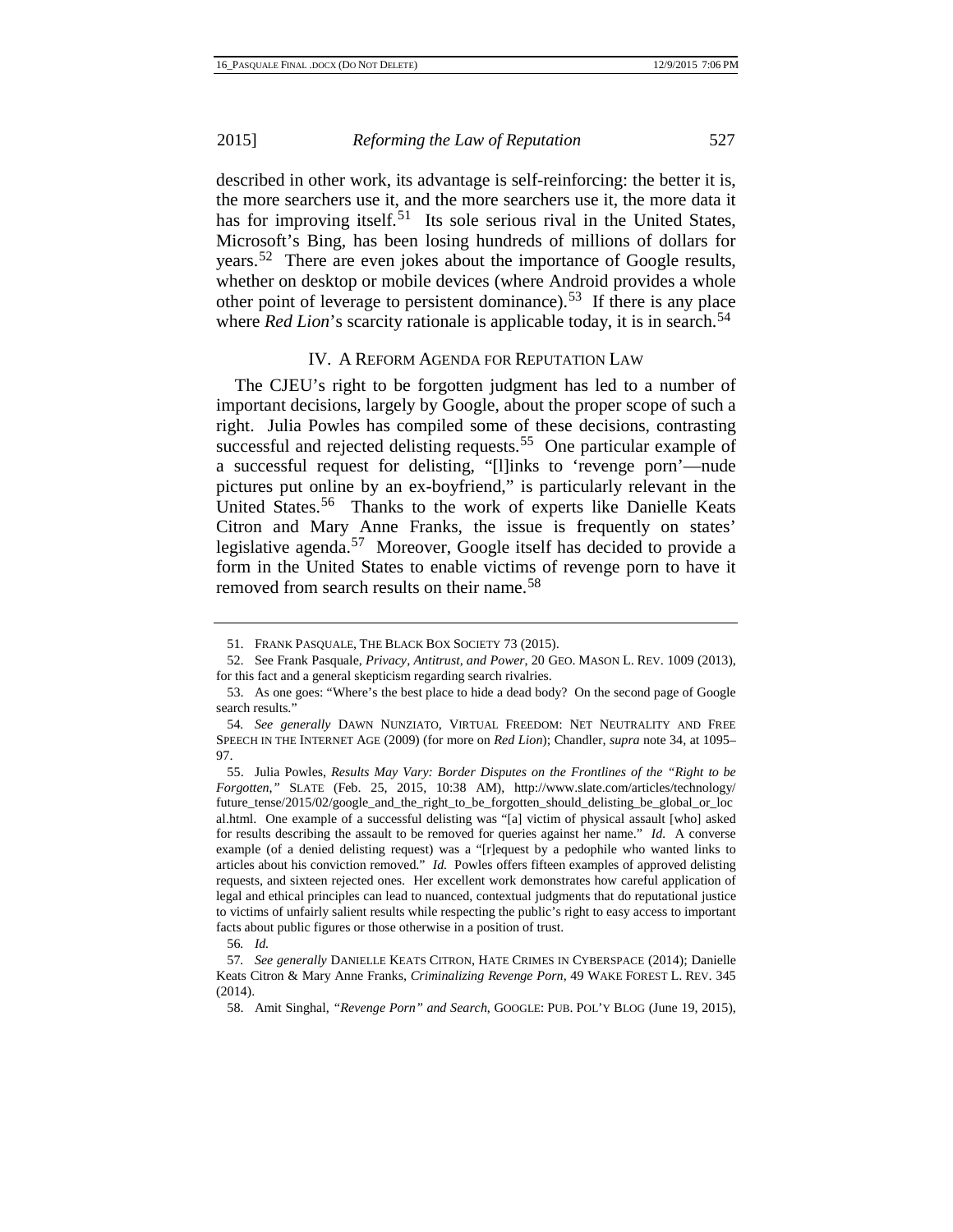As search engines adapt to the right to be forgotten in Europe, they will develop labor workflows and other processes capable of implementing the "mass justice" entailed by similar legislation elsewhere. The following three sections of this Part explain potential implications for health data, credit data, and certain criminal convictions now covered by expungement laws.

### *A. Toward a Medical Right to be Forgotten in the United States*

Internet regulation must recognize the power of certain dominant firms to shape impressions of individuals. [59](#page-12-8) Their reputational impact can be extraordinarily misleading and malicious, and the potential for harm is only growing as hacking becomes more widespread.<sup>[60](#page-13-0)</sup> Consider the following possibility: what if a massive theft of medical records occurs, the records are made public, and then shared virally among different websites? Are the critics of the right to be forgotten really willing to just shrug and say, "Well, they're true facts and the later-publishing websites weren't in on the hack, so leave them up?"<sup>[61](#page-13-1)</sup> If so, any patient is just one hack (and a few opportunistic republications) away from having her medical history instantly available to future business partners, counterparties, and other important decision makers.

This problem may sound far-fetched. But there are already shady markets developing in individuals' "full medical histories" (via stolen life insurance applications).[62](#page-13-2) HealthCare.gov is a prime target for hackers, given the integration of health, medical, and citizenship records its proper functioning contemplates. [63](#page-13-3) Admittedly, if a state in the

http://googlepublicpolicy.blogspot.com/2015/06/revenge-porn-and-search.html.

<sup>59</sup>*. See* PASQUALE, *supra* not[e 51.](#page-12-7)

<span id="page-13-4"></span><span id="page-13-0"></span><sup>60.</sup> Frank Pasquale, *Reputation Regulation*, CONCURRING OPINIONS (Aug. 6, 2008), http://con curringopinions.com/archives/2008/08/reputation\_regu\_1.html.

<span id="page-13-1"></span><sup>61.</sup> Consider another matter of intimate bodily, if not health, concern: in the case of future intimate photo hacks, do we simply let republishing firms keep the photos available in perpetuity? Respected legal commentators have addressed this issue as well. Woodrow Hartzog, *Keep Nude Photos Offline? Here's a Better Idea*, CNN (Sept. 4, 2014, 2:37 PM), http://www.cnn .com/2014/09/04/opinion/hartzog-online-protection-private/index.html; Lilian Edwards, *Revenge Porn: Why the Right to be Forgotten is the Right Remedy*, GUARDIAN (July 29, 2014, 12:07 PM), http://www.theguardian.com/technology/2014/jul/29/revenge-porn-right-to-be-forgotten-house-of -lords.

<span id="page-13-2"></span><sup>62.</sup> Brian Krebs, *Medical Records for Sale in Underground Stolen from Texas Life Insurance Firm*, KREBS ON SECURITY (Sept. 18, 2014), http://krebsonsecurity.com/2014/09/medical-records -for-sale-in-underground-stolen-from-texas-life-insurance-firm/.

<span id="page-13-3"></span><sup>63.</sup> Cristina Marcos, *Bill Would Allow People to Delete Profiles on HealthCare.gov*, HILL: FLOOR ACTION (Sept. 23, 2014, 12:16 PM), [http://thehill.com/blogs/floor-action/house/218627](http://thehill.com/blogs/floor-action/house/218627-bill-would-allow-people-to-delete-profiles-on-healthcaregov) [bill-would-allow-people-to-delete-profiles-on-healthcaregov.](http://thehill.com/blogs/floor-action/house/218627-bill-would-allow-people-to-delete-profiles-on-healthcaregov)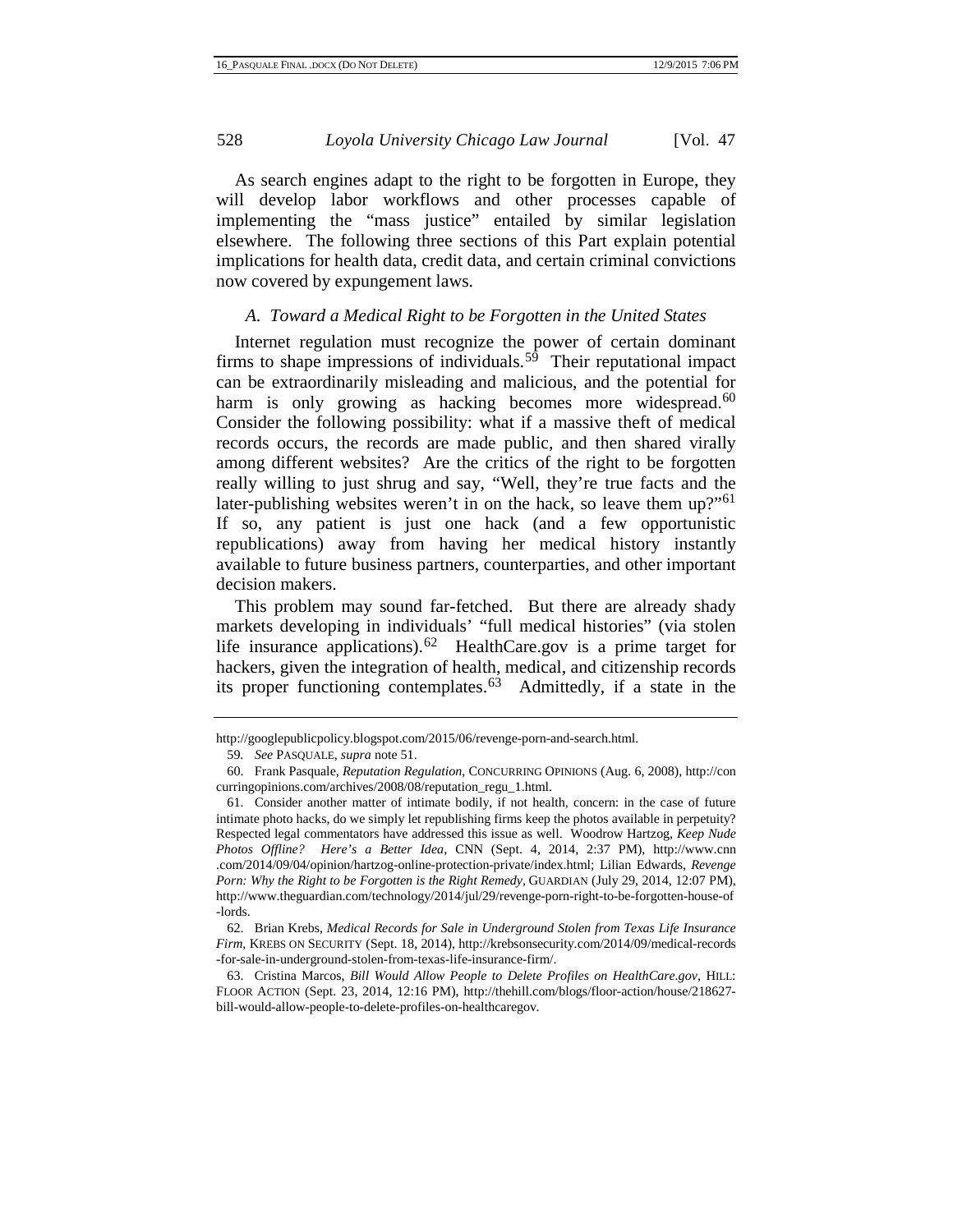United States tried to make the republication of such records illegal, it might run into the First Amendment strictures of *Bartnicki v. Vopper*, [64](#page-13-4) which allows the publication of some illegally intercepted communications by those who did not actually complete the illegal interception. On the other hand, as Danielle Citron explains in *Hate Crimes in Cyberspace*, *Vopper* is not a First Amendment absolutist opinion:

As the Court suggested [in *Vopper*], the state interest in protecting the privacy of communications may be "strong enough to justify" regulation if the communications involve "purely private" matters. Built into the Court's decision was an exception: a lower level of First Amendment scrutiny applies to the nonconsensual publication of "domestic gossip or other information of purely private concern." Relying on that language, appellate courts have affirmed the constitutionality of civil penalties under the wiretapping statute for the unwanted disclosures of private communications involving "purely private matters."

Along similar lines, lower courts have upheld claims for public disclosure of private fact in cases involving the nonconsensual publication of sex videos.[65](#page-14-0)

Perhaps critics of the right to be forgotten want to sweep away these penalties, too.<sup>[66](#page-14-1)</sup> But if they succeed, there will be real human costs. Consider this story from a Stanford data breach:

[DD], of Santa Clara, Calif., said her "jaw dropped" on Saturday when she intercepted the letter from Ms. Meyer addressed to her 21-year-old son, who she said had received emergency psychiatric treatment at Stanford in 2009. Ms. [D] said it could have been disastrous if her son, who lives at home, had learned that his name was linked to a

<sup>64.</sup> Bartnicki v. Vopper, 532 U.S. 514 (2001).

<sup>65.</sup> CITRON, *supra* not[e 57,](#page-12-9) at 209 (footnotes omitted).

<span id="page-14-2"></span><span id="page-14-1"></span><span id="page-14-0"></span><sup>66.</sup> Some might also argue that *Florida Star v. B.J.F.*, 491 U.S. 524 (1989), is relevant, because health data breaches might lead to analysis or inference based on the breached records, and that analysis or inference would be legal (unlike the breach itself). In *Florida Star*, the Court ruled that a newspaper had the right to publish "truthful information about a matter of public significance," even though the information should not have been released. *Id.* at 533. *Florida Star* was a major victory for media defendants, and might protect some of the republishers mentioned above. However, to the extent search engines constantly disclaim responsibilities as publishers with respect to intellectual property complaints, their opportunistic efforts to shoehorn themselves into this category should be treated with skepticism. Moreover, *Florida Star* also emphasized the "public significance" of the information involved—something not immediately apparent in any private person's medical record. *See also* Frank Pasquale, *Redescribing Health Privacy: The Importance of Information Policy*, 14 HOUS. J. HEALTH L. & POL'Y 95, 103 (2014) (describing the need for health privacy policy to move beyond merely guarding sensitive information, to more aggressively address the improper use and dissemination of breached data).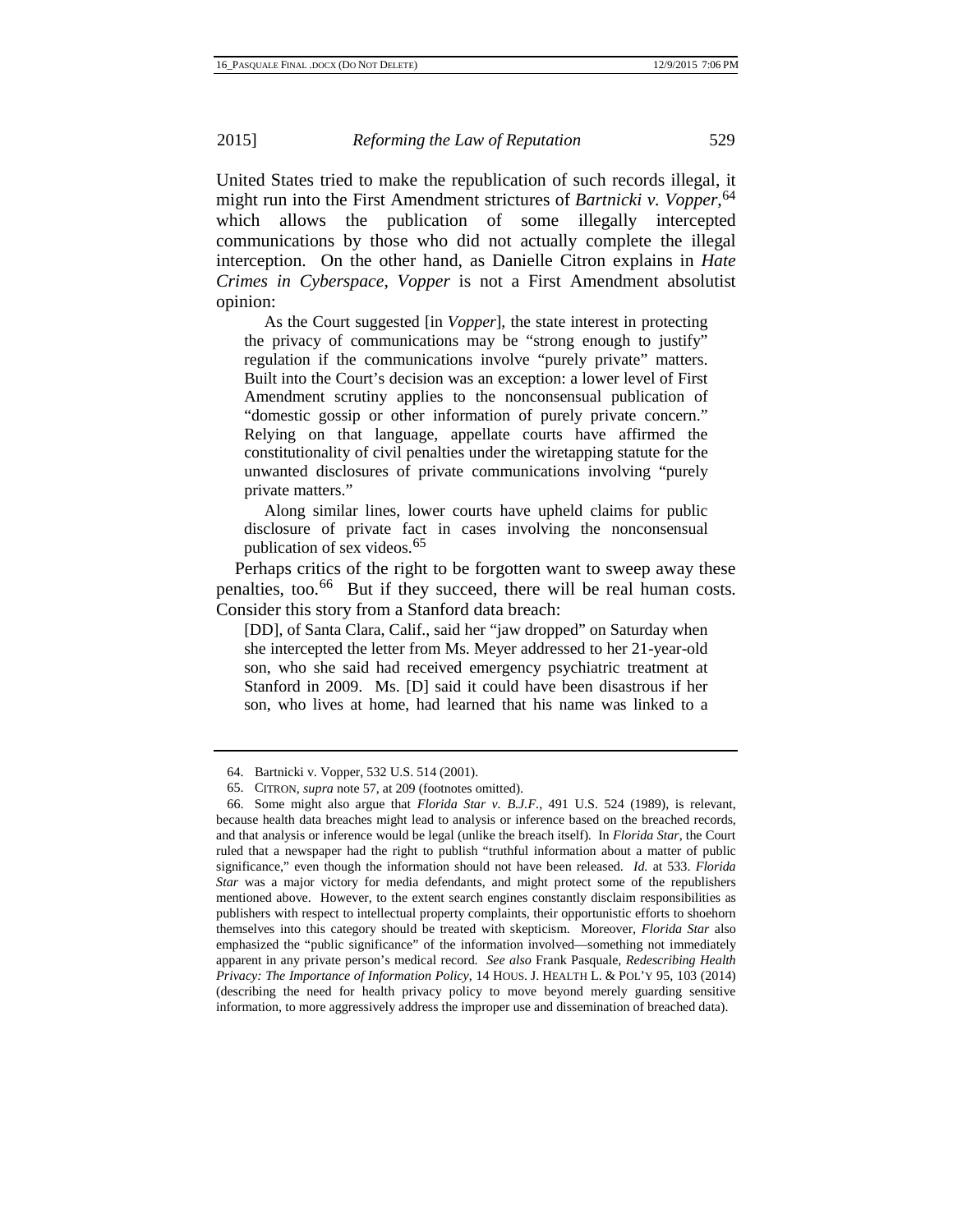mental health diagnosis. "My son, I can tell you, is fragile and confused enough that this would have sent him over the edge," Ms. [D] said, saying she decided to speak publicly now because of her frustration with the breach. "Everyone with an electronic medical record is at risk, and that means everyone."[67](#page-14-2)

Internet firms can be held legally responsible to prevent endless republication of this man's psychiatric record. It is a purely private matter. Delisting is therefore congruent with venerable protections like those available to consumers pursuant to the Fair Credit Reporting Act ("FCRA"). The elevation of such listings in search results on a person's name is a matter of algorithmic data processing, not personal (or even corporate) expression. $\overline{68}$  $\overline{68}$  $\overline{68}$  It is time to stop treating the right to be forgotten as some bizarre European dirigisme, and recognize instead its pivotal role in guaranteeing a digital future where our reputations are not at the mercy of malicious hackers and careless search engines.<sup>[69](#page-15-1)</sup>

## <span id="page-15-5"></span>*B. Revitalizing FCRA*

The FCRA requires that bankruptcies be removed from consumers' credit reports one decade after they occur.<sup>[70](#page-15-2)</sup> When the FCRA was passed, credit reports were the primary reputational source for the decision makers covered by the FCRA, including banks, employers, and landlords.<sup>[71](#page-15-3)</sup> Given the devastating impact a bankruptcy can have on an individual's reputation and credit history, this element of the FCRA was a particularly important advance in giving individuals a fresh start. Legislators wisely observed that a "fresh start," a core rationale for

<sup>67.</sup> Kevin Sack, *Patient Data Posted Online in Major Breach of Privacy*, N.Y. TIMES (Sept. 8, 2011)[, http://www.nytimes.com/2011/09/09/us/09breach.html?pagewanted=all&\\_r=0.](http://www.nytimes.com/2011/09/09/us/09breach.html?pagewanted=all&_r=0)

<span id="page-15-0"></span><sup>68.</sup> Tim Wu, *Machine Speech*, 161 U. PA. L. REV. 1495, 1498 (2013) ("Too much protection would threaten to constitutionalize many areas of commerce and private concern without promoting the values of the First Amendment."). *But see* Stuart Minor Benjamin, *Algorithms and Speech*, 161 U. PA. L. REV. 1445 (2013) (disputing Wu's approach to algorithms and speech). I have tried to find a middle ground between Wu's and Benjamin's positions, which is reflected in this piece: Frank Pasquale, *Automated Arrangement of Information: Speech, Conduct, and Power*, CONCURRING OPINIONS (June 25, 2012), http://concurringopinions.com/archives/2012/ 06/automated-arrangement-of-information-speech-conduct-and-power.html.

<span id="page-15-4"></span><span id="page-15-1"></span><sup>69</sup>*. See* VIKTOR MAYER-SCHÖNBERGER, DELETE: THE VIRTUE OF FORGETTING IN THE DIGITAL AGE (2009).

<span id="page-15-2"></span><sup>70. 15</sup> U.S.C. § 1681c(a)(1) (2012) ("[N]o consumer reporting agency may make any consumer report containing . . . [bankruptcies that] antedate the report by more than 10 years.").

<span id="page-15-3"></span><sup>71.</sup> Fair Credit Reporting Act of 1970, Pub. L. No. 91-508, § 602(a)(3)–(4), 84 Stat. 1127, 1128 ("Consumer reporting agencies have assumed a vital role in assembling and evaluating consumer credit and other information on consumers. There is a need to insure that consumer reporting agencies exercise their grave responsibilities with fairness, impartiality, and a respect for the consumer's right to privacy.").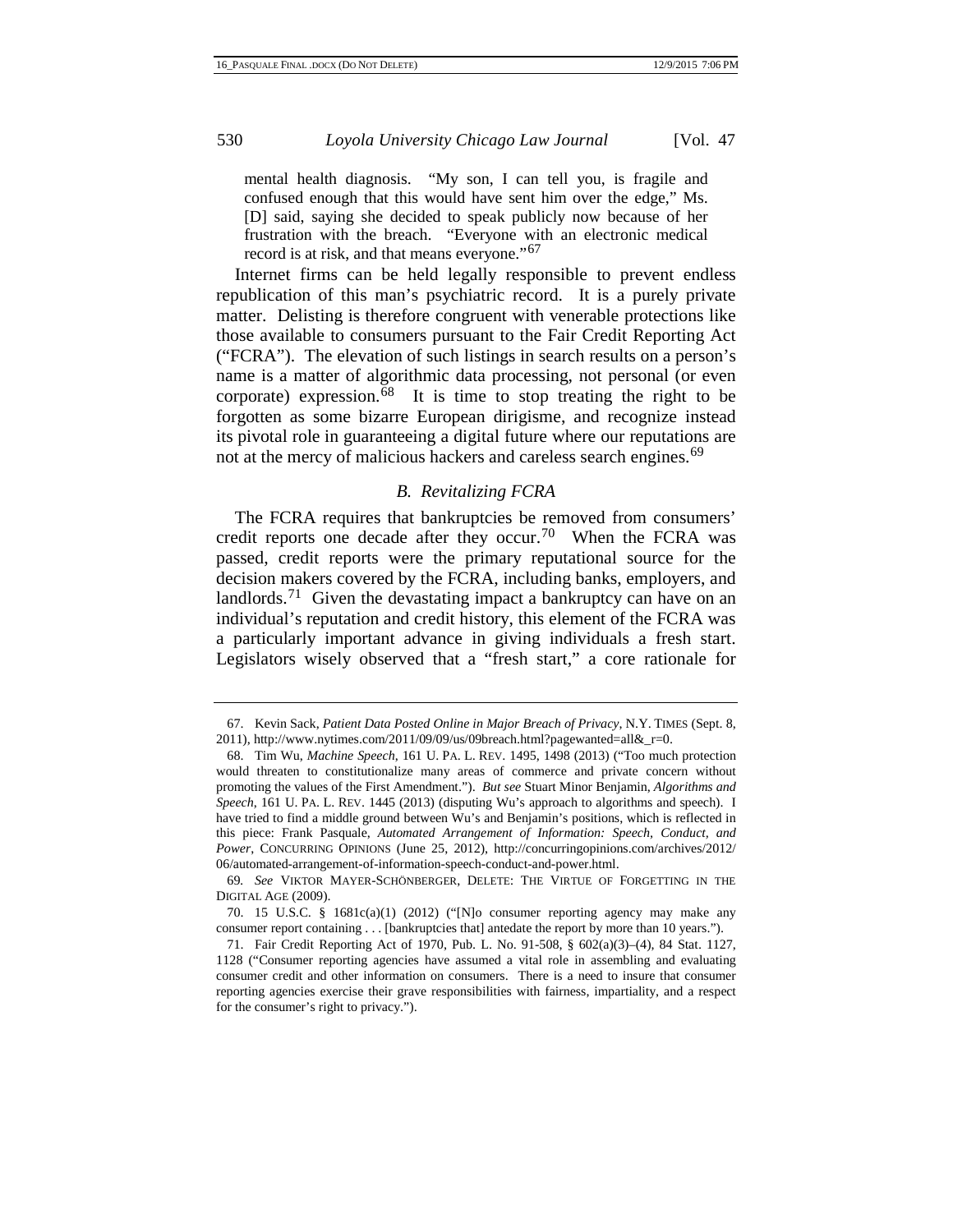bankruptcy protections themselves, would be a hollow victory if bankruptcy ended up a reputational albatross on the necks of former debtors, almost certainly preventing them from participating in the credit economy on terms that reflected their *post-bankruptcy* behavior.

Over the past decade, a new reputational intermediary has become, in many contexts, at least as powerful as the consumer reporting agencies that were the main targets of FCRA. General-purpose search engines (and people-search sites in particular) enable the nosy to ferret out all manner of information attached to a person's name. Some might be important, but there are bound to be, for many job applicants, loan applicants, and others, bits of scurrilous information of dubious provenance as well.

<span id="page-16-8"></span><span id="page-16-0"></span>In other work, I have discussed ways of regulating end users of this information, in order to make employment and credit processes more transparent.<sup>[72](#page-15-4)</sup> But it is important for regulators to take a comprehensive, multi-pronged approach. And that is where the key CJEU case on the right to be forgotten, *Google Spain*, is directly on point.[73](#page-16-1) In that case, a Barcelona newspaper digitized its archives, making available to search engines like Google official announcements published in the paper in 1998 of the auctioning of properties for repayment of debts.[74](#page-16-2) Mario Costeja González was a co-owner of one of the properties, and his name was listed.[75](#page-16-3) According to uncontested accounts of the case, the debt was rectified, and by 2009 at the latest, Costeja González had no delinquent obligations outstanding.[76](#page-16-4) Costeja González asked the newspaper to remove the announcement, and it refused.[77](#page-16-5) He then asked Google Spain (a subsidiary of Google Inc., which actually runs the search engine) to stop returning the digitized newspaper page in response to queries on his name.[78](#page-16-6) It referred the matter to Google Inc., based in the United States, which also refused.<sup>[79](#page-16-7)</sup>

Costeja González then filed a complaint with the Agencia Española

<sup>72.</sup> PASQUALE, *supra* note [51,](#page-12-7) at ch. 5.

<span id="page-16-1"></span><sup>73.</sup> Case C-131/12, Google Spain SL v. Agencia Española de Protección de Datos (AEPD), (May 13, 2014), http://curia.europa.eu/juris/document/document.jsf?text=&docid=152065&docla ng=EN [http://perma.cc/ED5L-DZRK].

<sup>74.</sup> Lee A. Bygrave, *A Right to be Forgotten?*, COMM. ACM, Jan. 2015, at 35–36.

<sup>75</sup>*. Id.*

<span id="page-16-6"></span><span id="page-16-5"></span><span id="page-16-4"></span><span id="page-16-3"></span><span id="page-16-2"></span><sup>76</sup>*. Google Spain SL*, Case C-131/12, ¶ 15 ("Mr Costeja González stated in this context that the attachment proceedings concerning him had been fully resolved for a number of years and that reference to them was now entirely irrelevant.").

<sup>77.</sup> Bygrave, *supra* note [74,](#page-16-0) at 36.

<sup>78</sup>*. Id.*

<span id="page-16-7"></span><sup>79</sup>*. Id.*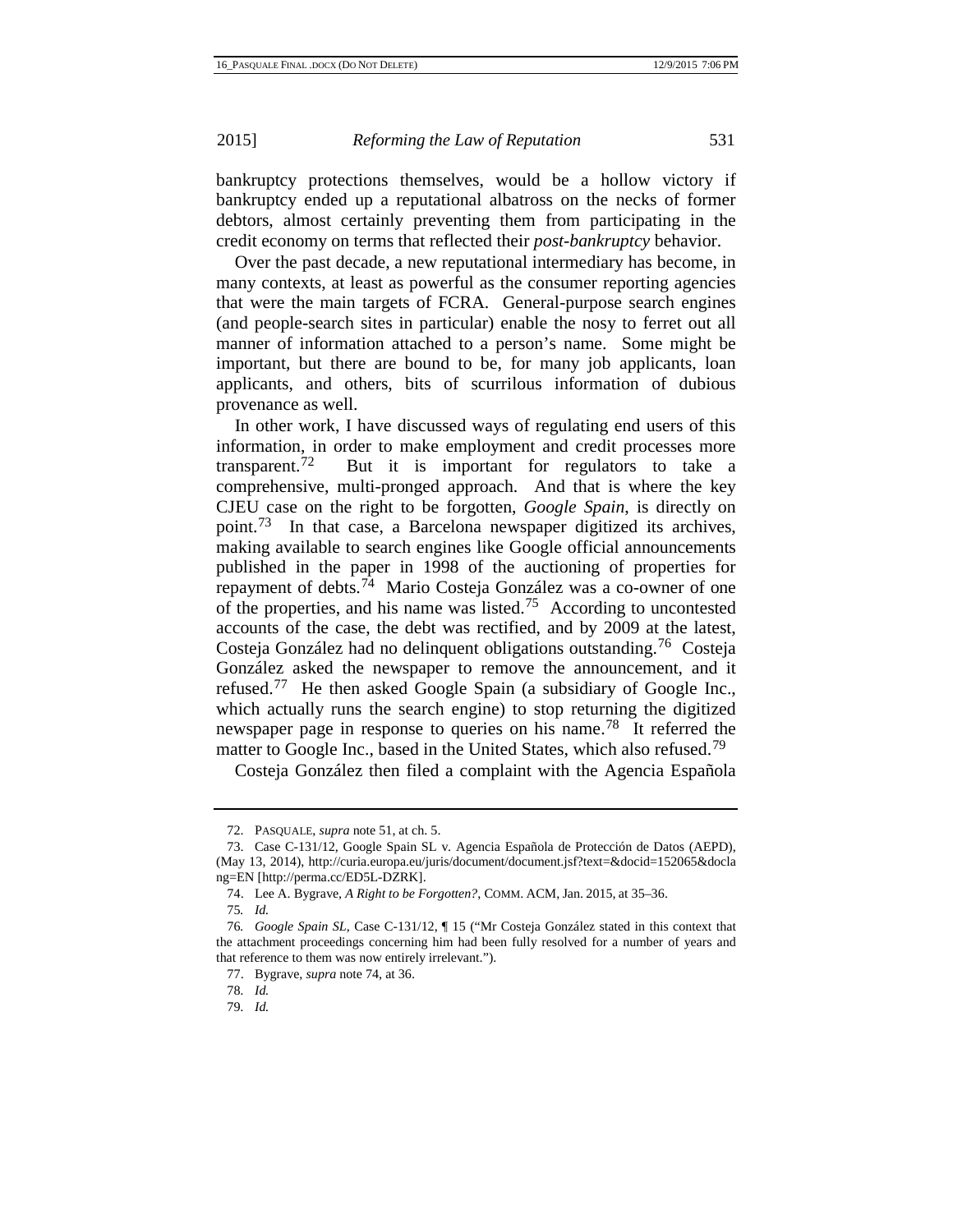de Protección de Datos ("AEPD"), which ruled in his favor with respect to Google.<sup>[80](#page-16-8)</sup> Given that Costeja González was not a public figure, and there was not a public interest in perpetual dissemination of this particular website in close connection with his name by a data controller, the AEPD ordered Google to stop doing  $\text{so.}^{81}$  $\text{so.}^{81}$  $\text{so.}^{81}$  Google appealed to Spain's National High Court (the "Audencia Nacional"), and the case eventually was heard by the CJEU.<sup>[82](#page-17-1)</sup>

The CJEU made several determinations about Google's search results on Costeja González's name, pursuant to authorities including the Charter of Fundamental Rights of the European Union,<sup>[83](#page-17-2)</sup> and Directive 95/46/EC (the "EU Data Protection Directive").<sup>[84](#page-17-3)</sup> It decided that Google's operations in Spain granted the AEPD and CJEU jurisdiction.<sup>[85](#page-17-4)</sup> It then found that Google was a *controller* of data.<sup>86</sup> With those foundations in place, the CJEU ruled that Europeans have, under certain conditions, the right to have search results for their name delisted. [87](#page-17-6)

The rationale for the CJEU's action reflected a good faith effort to balance the rights of the data subject, the search engine, and those of the

<span id="page-17-0"></span>81*. Google Spain SL*, Case C-131/12, ¶¶ 14, 17.

84. Council Directive 95/46, 1995 O.J. (L 281) 31 (EC).

#### *Id.* ¶ 62.

Data subjects' rights pursuant to Articles 7 and 8 of the Charter were key to the decision. *Id.* ¶74. Note that the CJEU cannot actually decide the case; instead, its role is to answer questions asked by national courts about how EU law should be interpreted.

<span id="page-17-7"></span><sup>80.</sup> Agencia Española de Protección de Datos [AEPD], Resolución No. R/01680/2010, July 30, 2010 (Spain), http://www.agpd.es/portalwebAGPD/resoluciones/tutela\_derechos/tutela\_derec hos\_2010/common/pdfs/TD-00650-2010\_Resolucion-de-fecha-30-07-2010\_Art-ii-culo-16-LOPD \_Recurrida.pdf. Many also forget that, in the Spanish case, the newspaper that published the notice about the plaintiff's debt delinquency was not ordered to change anything about its files. So anyone who took the trouble to search that newspaper could find out about the record at issue. In that sense, the decision was less about erasing history than it was about managing the arbitrary or unfair creation of reputations by important data processors and controllers.

<sup>82.</sup> See generally *id.*

<sup>83.</sup> Charter of Fundamental Rights of the European Union, art. 8, 2000 O.J. (C 364) 10.

<sup>85</sup>*. Google Spain SL*, Case C-131/12, ¶ 1.

<span id="page-17-6"></span><span id="page-17-5"></span><span id="page-17-4"></span><span id="page-17-3"></span><span id="page-17-2"></span><span id="page-17-1"></span><sup>86</sup>*. Id.* ¶ 33; *see also* Herke Kranenborg, Case Note, *Google and the Right to be Forgotten*, 1 EUR. DATA PROTECTION L. REV. 70, 76 ("The Court does not accept that the role of Google, as the provider of a search engine, is only a passive one.").

<sup>87</sup>*. Google Spain SL*, Case C-131/12, ¶ 100. The court framed the issue as to whether the operator of a search engine is obliged to remove from the list of results displayed following a search made on the basis of a person's name links to web pages, published by third parties and containing information relating to that person, also in a case where that name or information is not erased beforehand or simultaneously from those web pages, and even, as the case may be, when its publication in itself on those pages is lawful.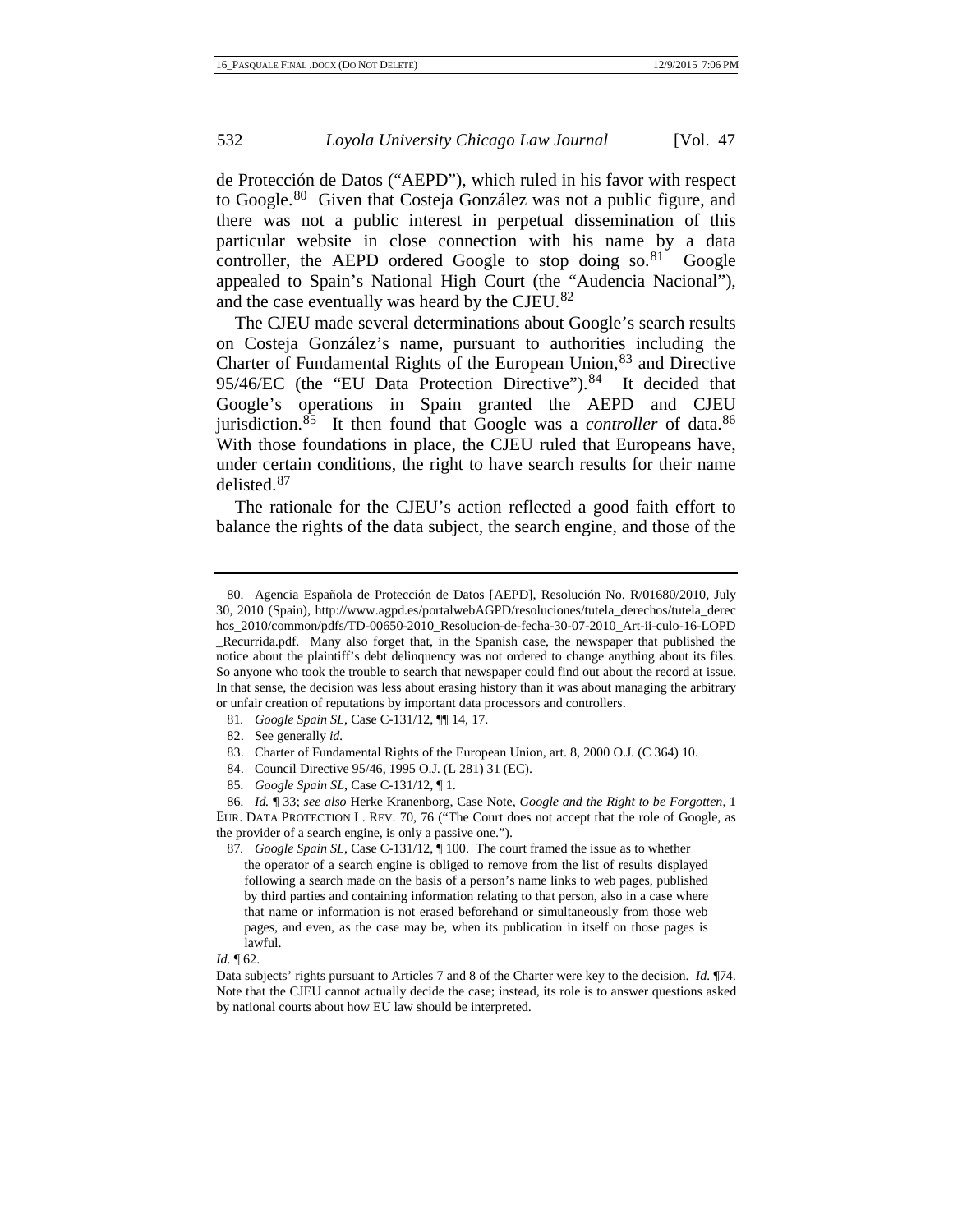public. Data controllers' links of names to data that is "inadequate, irrelevant or no longer relevant, or excessive" could be challenged.<sup>[88](#page-17-7)</sup> But the success of challenges should hinge "on the nature of the information in question and its sensitivity for the data subject's private life and on the interest of the public in having that information, an interest which may vary, in particular, according to the role played by the data subject in public life. $\cdot$ <sup>[89](#page-18-0)</sup> In other words, whereas public figures or newsworthy events should have links preserved, private ones of interest to only a few should not. And recent data has confirmed that the right to be forgotten has indeed been invoked mainly by those it was intended to help: data subjects worried about the impact of erroneous, misleading, unfair, excessive, or unrepresentative search results.<sup>[90](#page-18-1)</sup>

In the U.S. context, the FCRA could be amended to reflect similar concerns, or a new Fair Reputation Reporting Act ("FRRA") could be enacted.<sup>[91](#page-18-2)</sup> To the extent Google or other general-purpose search engines are being used for the same purposes as the consumer reporting agencies are, it does a data subject little good to have a bankruptcy wiped off a credit report if it can easily be found via a Google search on the data subject's name. A modernized FCRA would also require search engines (above a certain size threshold $^{92}$  $^{92}$  $^{92}$ ) to eliminate such

<sup>88.</sup> *Id.*  $\lceil \frac{93}{5} \rceil$  ("It follows from those requirements, laid down in Article 6(1)(c) to (e) of Directive 95/46, that even initially lawful processing of accurate data may, in the course of time, become incompatible with the directive where those data are no longer necessary in the light of the purposes for which they were collected or processed. That is so in particular where they appear to be inadequate, irrelevant or no longer relevant, or excessive in relation to those purposes and in the light of the time that has elapsed.").

<span id="page-18-4"></span><span id="page-18-0"></span><sup>89</sup>*. Id.* ¶ 81. Note, too, that the CJEU stated that the "data subject's rights . . . also override, as a general rule, that interest of internet users." *Id.* Miquel Peguera has argued that the balance has not been properly struck. Miquel Peguera, *The Shaky Ground of the Right to Be Delisted*, 18 VAND. J. OF ENT. & TECH. L. (forthcoming 2016), http://papers.ssrn.com/sol3/papers.cfm?abs tract\_id=2641876.

<span id="page-18-1"></span><sup>90.</sup> Sylvia Tippman & Julia Powles, *Google Accidentally Reveals Data on 'Right to be Forgotten' Requests*, GUARDIAN (July 14, 2015, 9:28 AM) ("Data shows 95% of Google privacy requests are from citizens out to protect personal and private information—not criminals, politicians and public figures.").

<span id="page-18-2"></span><sup>91.</sup> Frank Pasquale, *Reputation Regulation: Disclosure and the Challenge of Clandestinely Commensurating Computing*, *in* THE OFFENSIVE INTERNET: PRIVACY, SPEECH, AND REPUTATION (Saul Levmore & Martha C. Nussbaum eds., 2010) (first mention of a FRRA).

<span id="page-18-3"></span><sup>92</sup>*. See, e.g.*, *The Employer Shared Responsibility Payment*, HEALTHCARE.GOV, https:// www.healthcare.gov/small-businesses/what-is-the-employer-shared-responsibility-payment/ (last visited Nov. 17, 2015) (explaining that the Affordable Care Act employer mandate is limited to employers with more than fifty employees). Size of entity matters in search engine regulation. Some tiny upstart should not be subject to all of the scrutiny that a dominant company like Google is. We see this type of differentiation in law all the time: different employers are subject to different types of rules in all types of contexts, depending on their size.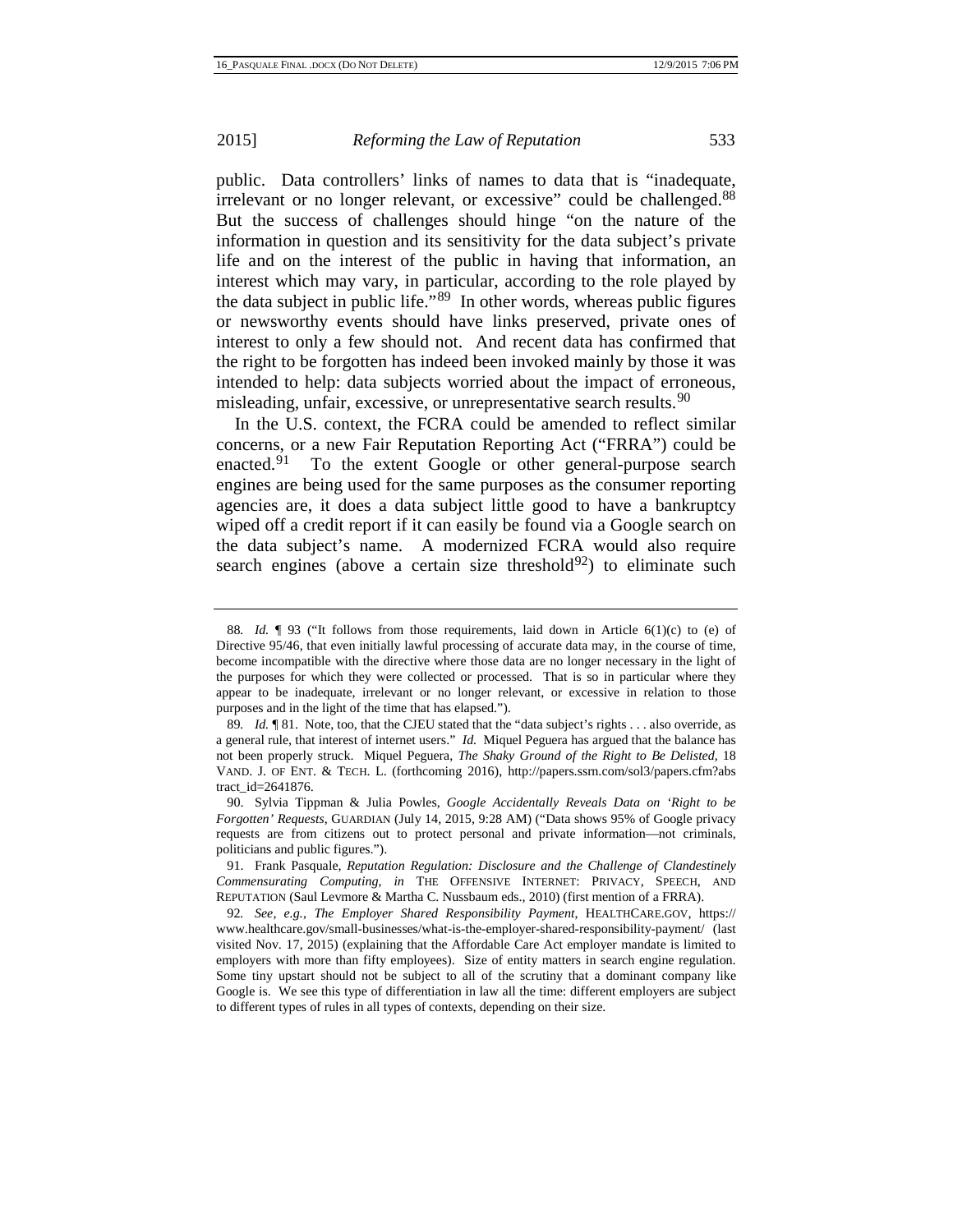results in response to name searches, or at the very least to deprioritize them.[93](#page-18-4) As in *Google Spain*, such a rule would not disappear the information entirely—searchers could still consult court records or other databases unaffected by the legislation. But it would bring some obscurity to records that, at present, threaten to unfairly and permanently define persons on the basis of a single mistake or issue.

Some critics will say that it should be up to data controllers or furnishers or reporting agencies to make good faith decisions about how long to maintain information. However, it is now almost always the case that it is more advantageous, and cheaper, to keep data than to delete it. Even firms that *say* they expunge damning data after a certain period of time often fail to abide by such promises.<sup> $\bar{9}4$ </sup> Legislation like a FRRA would enable citizens to be more secure in the knowledge that they have some say in the rapid, algorithmically generated data dossiers that now have so much influence on reputation and opportunity. And recent FCRA cases involving Spokeo and LinkedIn indicate that there is growing pressure to modernize regulatory treatment of digital dossiers.[95](#page-19-1)

# *C. Realizing the Aims of Expungement and Sealed Juvenile Records in a Digital Age*

<span id="page-19-4"></span>The United States faces a massive problem of excessive incarceration.[96](#page-19-2) And once incarceration ends, collateral consequences pile up for  $ex\text{-}convicts.<sup>97</sup>$  $ex\text{-}convicts.<sup>97</sup>$  $ex\text{-}convicts.<sup>97</sup>$  These consequences include hiring practices

<sup>93.</sup> For more on the impact of deprioritization as downranking, see Allyson Haynes Stuart, *Google Search Results: Buried If Not Forgotten*, 15 N.C. J.L. & TECH. 463 (2014).

<span id="page-19-0"></span><sup>94.</sup> Elizabeth A. Harris, *Tackling the Tenant Blacklist with New Legislation*, N.Y. TIMES (Apr. 9, 2010), http://www.nytimes.com/2010/04/11/realestate/11posting.html ("Names are meant to be expunged after seven years, she said, but some companies are not careful about purging their records."); Julie Satow, *On the List, and Not in a Good Way*, N.Y. TIMES (Oct. 16, 2014), http://www.nytimes.com/2014/10/19/nyregion/a-tenant-blacklist-culled-from-tedium.html. These may be consumer reports covered by FCRA; *see* Dalie Jimenez (@daliejimenez), TWITTER (July 19, 2015, 11:28 AM), https://twitter.com/daliejimenez/status/622835360167514112.

<span id="page-19-1"></span><sup>95.</sup> Robins v. Spokeo, Inc., 742 F.3d 409 (9th Cir. 2014), *cert. granted*, 135 S. Ct. 1892 (2015) (suit under FCRA alleging website contained false information about plaintiff); *In Re* LinkedIn User Privacy Litig., 932 F. Supp. 2d 1089 (N.D. Cal. 2013) (class action tort suit alleging that LinkedIn had failed to protect the privacy of its users).

<span id="page-19-2"></span><sup>96.</sup> BERNARD E. HARCOURT, THE ILLUSION OF FREE MARKETS 40–44 (2011) (describing neoliberal penality); James B. Jacobs, *Mass Incarceration and the Proliferation of Criminal Records*, 3 U. ST. THOMAS L.J. 387 (2006); James Jacobs & Tamara Crepet, *The Expanding Scope, Use, and Availability of Criminal Records*, 11 N.Y.U. J. LEGIS. & PUB. POL'Y 177 (2008); Jenny Roberts, *Expunging America's Rap Sheet in the Information Age*, 2015 WIS. L. REV. 322, 323.

<span id="page-19-3"></span><sup>97.</sup> Michael Pinard, *Criminal Records, Race and Redemption*, 16 N.Y.U. J. LEGIS. & PUB.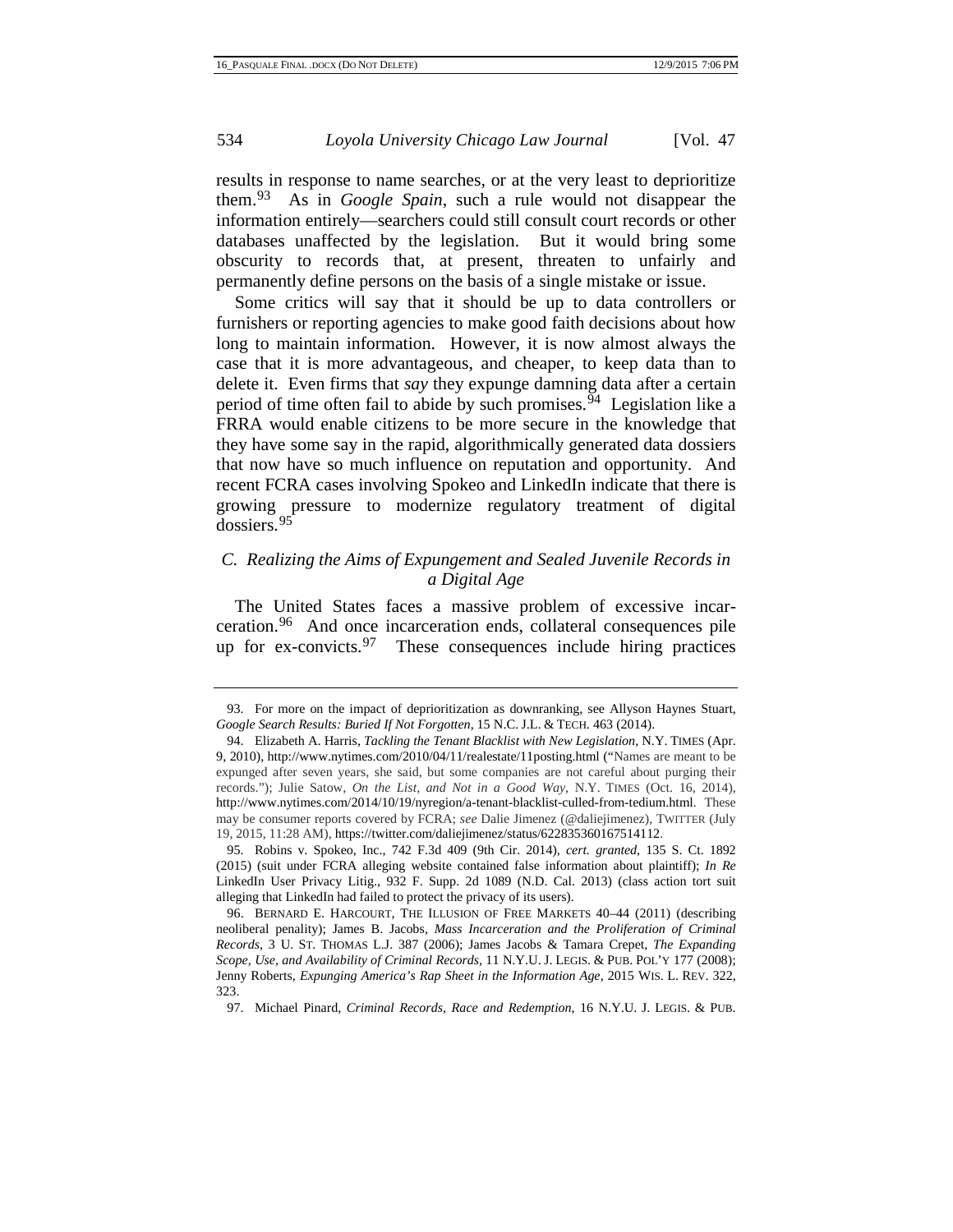biased against hiring ex-convicts (and sometimes even those who have merely been arrested). The problem is especially acute for juvenile offenders, who risk having their entire work life checkered by a single conviction when young. Though juvenile records are sealed, news accounts or other reports may spread word of youthful transgressions.<sup>[98](#page-19-4)</sup>

Expungement has been an important way of eliminating the stigma resulting from some arrests and convictions.<sup>[99](#page-20-0)</sup> Some enterprising law students and attorneys have developed apps to accelerate the expungement process.<sup>[100](#page-20-1)</sup> But in an age when newspapers or blogs may be reporting arrests, there is no guarantee that merely removing one's name from an *official* database will render one's reputation untarnished by news of an arrest.<sup>[101](#page-20-2)</sup> The official sources of such data may even be selling it to private data brokers.<sup>[102](#page-20-3)</sup> Given these digital sources of data, new ways of thinking are necessary to realize the goals of expungement  $law<sup>103</sup>$  $law<sup>103</sup>$  $law<sup>103</sup>$ 

<span id="page-20-1"></span>100. Jason Tashea & Jon Tippens, *Helping Expunge an Inaccurate Criminal Record*, HUFFINGTON POST, http://www.huffingtonpost.com/jason-tashea/helping-expunge-inaccurate-cr iminal-record\_b\_6988750.html (last updated June 1, 2015, 5:50 AM) (co-founders of the National Expungement Project describe their work in creating ExpungeMaryland.org, an accurate online resource for those who need criminal records expunged).

<span id="page-20-5"></span><span id="page-20-2"></span>101. Clay Calvert & Jerry Bruno, *When Cleansing Criminal History Clashes With the First Amendment and Online Journalism: Are Expungement Statutes Irrelevant in the Digital Age?*, 19 COMMLAW CONSPECTUS 123 (2010); Amy Shlosberg, Even Mandery & Valerie West, *The Expungement Myth*, 75 ALB. L. REV. 1229 (2011-2012).

<span id="page-20-3"></span>102. NAT'L CONSORTIUM FOR JUSTICE INFO. & STATISTICS, REPORT OF THE NATIONAL TASK FORCE ON THE COMMERCIAL SALE OF CRIMINAL JUSTICE RECORD INFORMATION (2005), http://www.search.org/files/pdf/RNTFCSCJRI.pdf; Logan Danielle Wayne, *The Data-Broker Threat: Proposing Federal Legislation to Protect Post-Expungement Privacy*, 102 J. CRIM. L. & CRIMINOLOGY 253 (2012); *see also* Chris Jay Hoofnagle, *Big Brother's Little Helpers: How ChoicePoint and Other Commercial Data Brokers Collect and Package Your Data for Law Enforcement*, 29 N.C. J. INT'L L. & COM. REG. 595 (2004) (describing reverse information flow); Danielle Keats Citron & Frank Pasquale, *Network Accountability for the Domestic Intelligence Apparatus*, 62 HASTINGS L.J. 1441 (2011).

<span id="page-20-4"></span>103. Meg Leta Ambrose, Nicole Friess & Jill Van Matre, *Seeking Digital Redemption: The* 

POL'Y 963 (2013); Lahny R. Silva, *Clean Slate: Expanding Expungements and Pardons for Non-Violent Federal Offenders*, 79 U. CIN. L. REV. 155 (2010); Margaret Colgate Love, *Paying Their Debt to Society: Forgiveness, Redemption, and the Uniform Collateral Consequences of Conviction Act*, 54 HOW. L.J. 753 (2011); Margaret Colgate Love, *The Debt That Can Never Be Paid: A Report Card on the Collateral Consequences of Conviction*, CRIM. JUST., Fall 2006, at 16.

<sup>98.</sup> Michael H. Jagunic, *The Unified "Sealed" Theory: Updating Ohio's Record-Sealing Statute for the Twenty-First Century*, 59 CLEV. ST. L. REV. 161 (2011).

<span id="page-20-0"></span><sup>99</sup>*. See* Amy Shlosberg et al., *Expungement and Post-Exoneration Offending*, 104 J. CRIM. L. & CRIMINOLOGY 353 (2014) (discussing a fifty-state survey on the varieties of expungement laws.) Five states and the federal government have no expungement options; the states with expungement regimes differ in what offenses are eligible for expungement, whether convictions or arrest records are eligible, and the burden the petitioner must meet.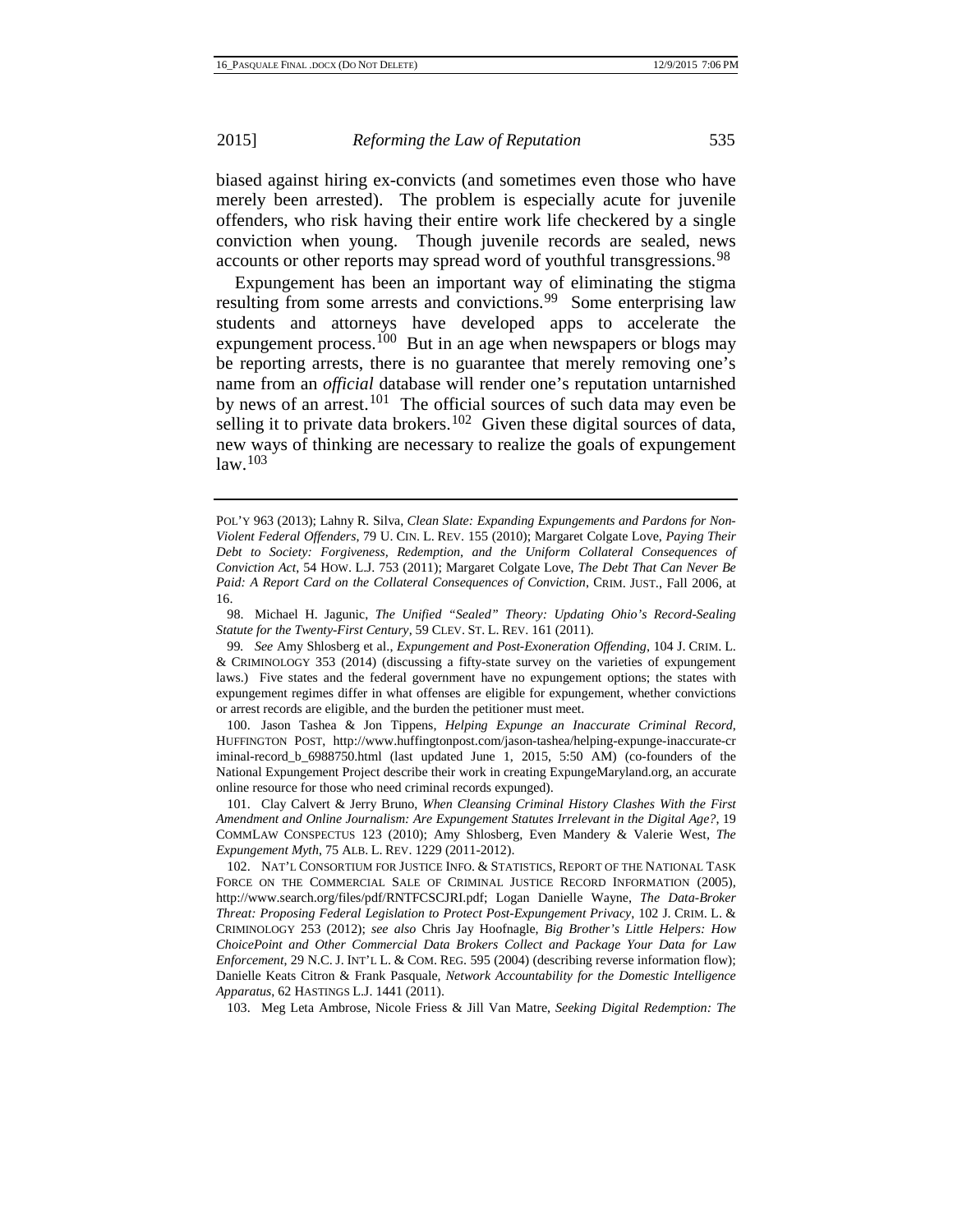Data-use laws have focused on initiatives like "ban the box," which prohibit employers from asking about applicants' prior convictions at the initial application stage.<sup>[104](#page-20-5)</sup> But at present, extant, weak law regulating background checks is not well enforced.<sup>[105](#page-21-0)</sup> This means that a real solution to the problem of excessively stigmatic encounters with the criminal justice system will need to be addressed by looking to the source of data and intermediaries that increase its salience.

Some might argue that, given well-litigated First Amendment cases regarding media defendants who published stories on criminal records, the battle to expunge some criminal histories from results generated by large search engines will inevitably run into constitutional limits. However, search engines themselves, in case after case, have disclaimed an identity as a publisher—they style their work as that of a conduit, not a producer of content. This is the foundation of their immunities under the Digital Millennium Copyright Act ("DMCA") and the Firms should not be able to opportunistically claim non-media status in one group of cases, only to wave media status as a talisman in others. Indeed, in DMCA cases, intermediaries do have an obligation to take down certain materials upon notice of infringing activity. Given the already well-developed legal regime of notice and take down in the DMCA context, large intermediaries cannot credibly allege that it is impracticable to manage requests for delisting of certain material.

Fortunately, Google itself is beginning to recognize such responsibilities. Mug shot extortion sites have tried to shake down anyone with an arrest record and a booking photo by publishing their photos and name and demanding money to take the record down.<sup>[106](#page-21-1)</sup> When these sites appeared high in the "image results" for name searches,

*Future of Forgiveness in the Internet Age*, 29 SANTA CLARA COMPUTER & HIGH TECH. L.J. 99 (2012); Michael D. Mayfield, *Revisiting Expungement: Concealing Information in the Information Age*, 1997 UTAH L. REV. 1057.

<span id="page-21-2"></span><sup>104.</sup> Christina O'Connell, Note, *Ban the Box: A Call to the Federal Government to Recognize a New Form of Employment Discrimination*, 83 FORDHAM L. REV. 2801 (2015); Michael Pinard, Opinion, *Ban the Box in Baltimore: Allowing People to Delay Disclosure of Criminal Records Gives Them a Chance to Make a Case for Employment*, BALT. SUN (Jan. 7, 2014), http://art icles.baltimoresun.com/2014-01-07/news/bs-ed-box-ban-20140107\_1\_criminal-records-employm ent-application.

<span id="page-21-0"></span><sup>105.</sup> CTR. FOR CMTY. CHANGE & NAT'L EMP'T LAW PROJECT, THE "WILD WEST" OF EMPLOYMENT BACKGROUND CHECKS: A REFORM AGENDA TO LIMIT CONVICTION AND ARREST HISTORY ABUSES IN THE DIGITAL AGE (2014), http://www.nelp.org/page/-/SCLP/2014/Wild-West-Employment-Background-Checks-Reform-Agenda.pdf?nocdn=1.

<span id="page-21-1"></span><sup>106.</sup> Jane E. Bobet, Note, *Mug Shots and the FOIA: Weighing the Public's Interest in Disclosure Against the Individual's Right to Privacy*, 99 CORNELL L. REV. 633 (2014).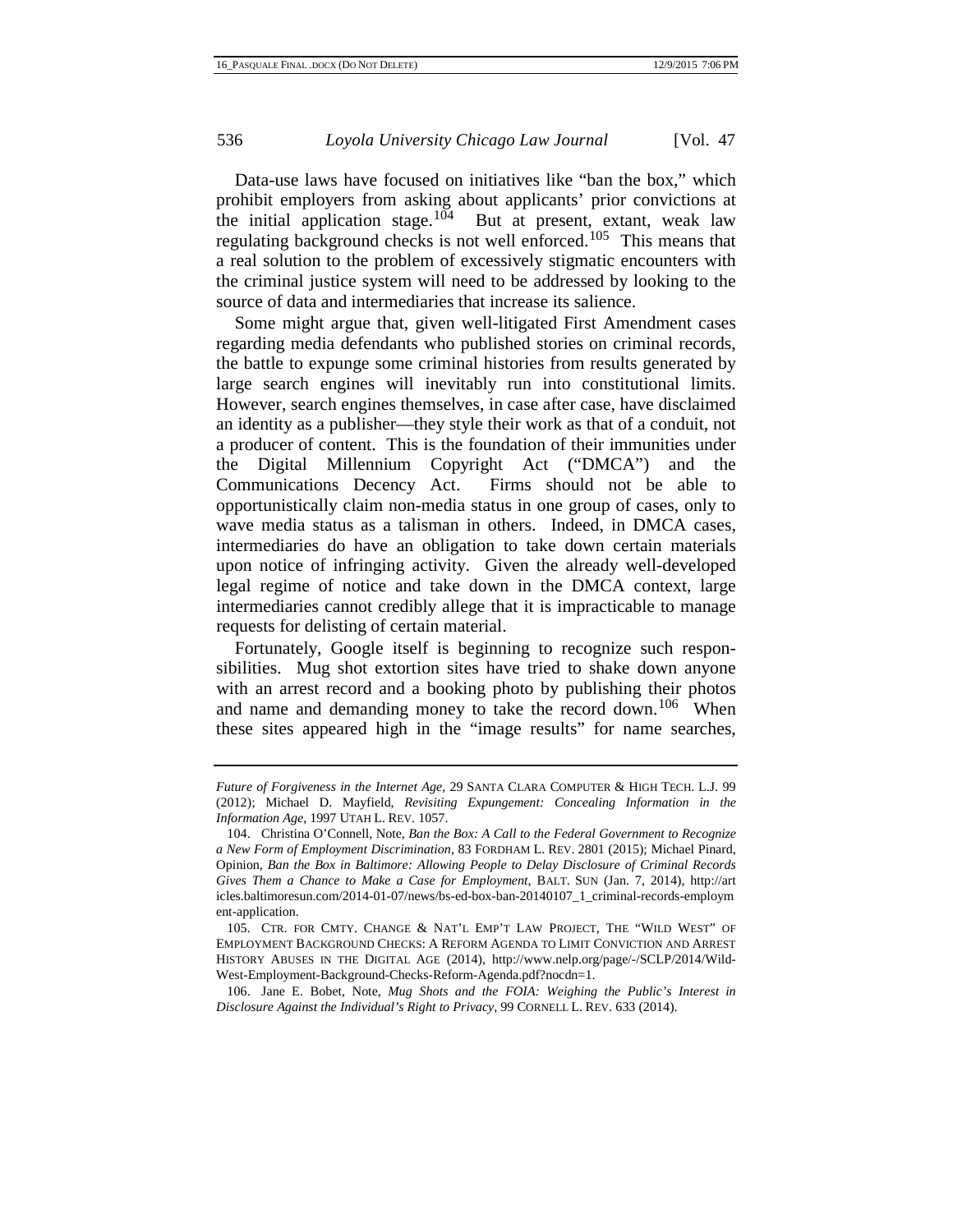many with records on them were bullied into paying.<sup>[107](#page-21-2)</sup> But Google itself has altered its search algorithms to reduce such sites' salience.<sup>[108](#page-22-0)</sup> That is a commendable action. But its logic needs to be extended to cover a wider array of persons unfairly stigmatized by the rapid growth of carceral systems in the United States.

## IV. CONCLUSION

Some U.S. commentators' views are rapidly congealing toward a reflexively rejectionist position when it comes to regulation of search engine results—despite the FCRA's extensive regulation of consumer reporting agencies in very similar situations.[109](#page-22-1) Jeffrey Toobin's recent article mentions some of these positions.[110](#page-22-2) For example, one U.S. critic complains "[t]he [*Google Spain*] decision will go down in history as one of the most significant mistakes that [the CJEU] has ever made."<sup>[111](#page-22-3)</sup> I disagree, and I think the opposite result would itself have been far more troubling. Combine search results with incipient technologies of algorithmic scoring, "Google Glass" interfaces, and face recognition, and we could soon be in a world where each person one encounters can be instantly categorized as friend or threat, competent or pathetic, by software. To declare such technologies of reputation beyond the bounds of regulation is to consign myriad innocent individuals to stigma, unfairly denied opportunities, and worse.

The United States has long tried to balance privacy and free-speech concerns—neither free expression, nor reputational integrity, are absolute values. The FCRA, for example, balances credit reporting agencies' rights to process and report data about consumers' pasts, with the public interest in ensuring that the reports are accurate, and also consumers' interests in removing certain other items once a defined amount of time has elapsed. *Google Spain*, which led to the CJEU's seminal decision on the right to be forgotten, involved the reporting of a

<sup>107</sup>*. Id.* at 634–35.

<span id="page-22-4"></span><span id="page-22-0"></span><sup>108.</sup> Barry Schwartz, *Google Launches Fix to Stop Mugshot Site from Ranking: Google's MugShot Algorithm*, SEARCH ENGINE LAND (Oct. 7, 2013, 9:36 AM), http://search engineland.com/google-launches-fix-to-stop-mugshot-sites-from-ranking-googles-mugshot-algori thm-173672.

<span id="page-22-1"></span><sup>109.</sup> Lilian Edwards, *Three Myths that Need Nailed About the Right to be Forgotten (and One Question)*, POGOWASRIGHT.ORG (Aug. 8, 2014), http://www.pogowasright.org/three-myths-thatneed-nailed-about-the-right-to-be-forgotten-and-one-question/.

<span id="page-22-3"></span><span id="page-22-2"></span><sup>110.</sup> Jeffrey Toobin, *The Solace of Oblivion: In Europe, the Right to be Forgotten Trumps the Internet*, NEW YORKER (Sept. 29, 2014), http://www.newyorker.com/magazine/2014/09/29/so lace-oblivion.

<sup>111</sup>*. Id.*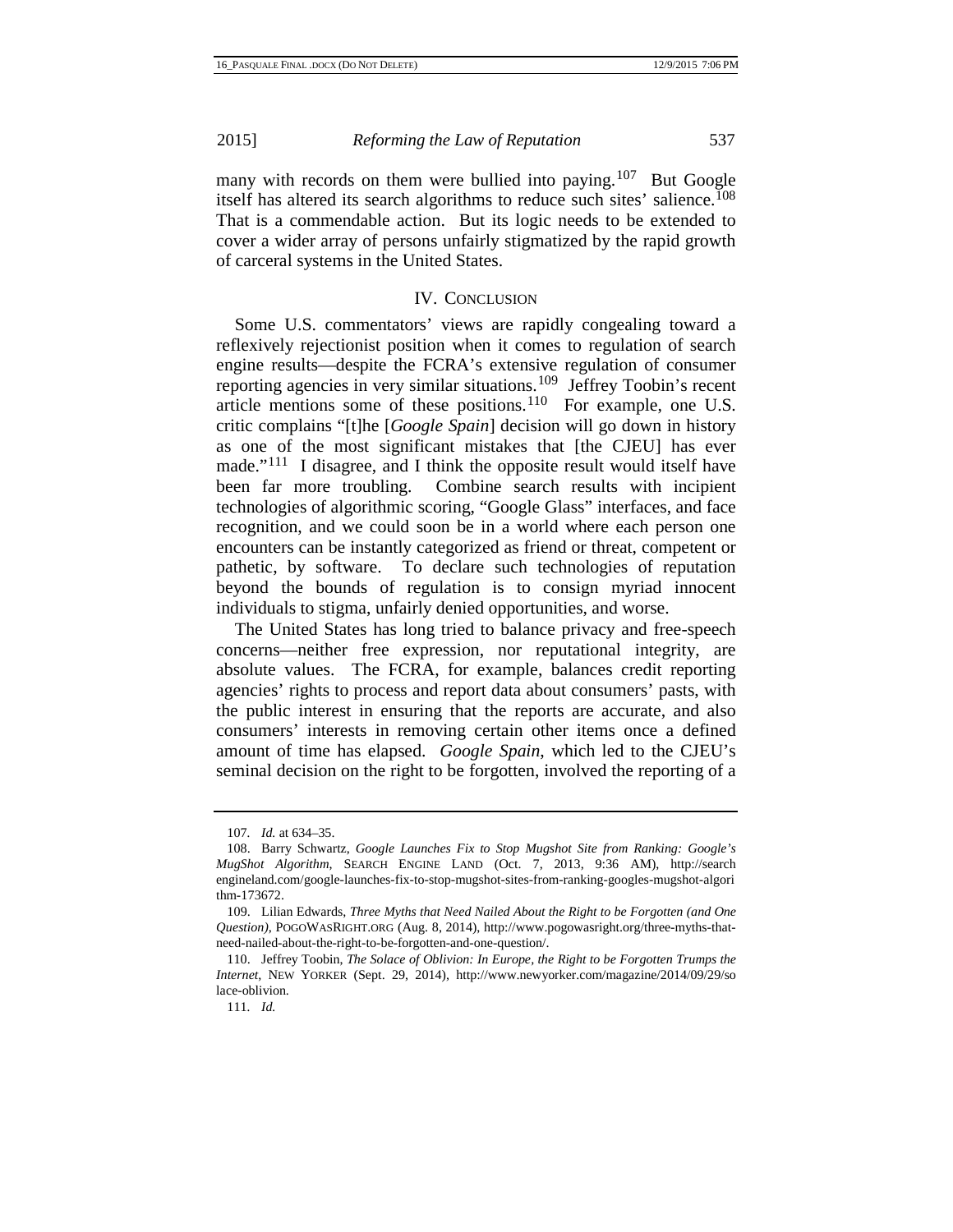credit problem that persisted for over ten years. A decade is the cut-off for a bankruptcy report to appear on a U.S. credit report.<sup>[112](#page-22-4)</sup> So the EU and U.S. approaches to balancing privacy and free expression are not necessarily that divergent.

The most important step toward legal reform in the United States now is for agencies to realize the full scope of laws like the FCRA, and legislators to expand their reach to the information-creating firms who are now defeating the purposes of the  $FCRA$ .<sup>113</sup> If employers, insurers, educational institutions, and banks are using Google results in the same way as they use credit reports, Congress needs to expand the scope of the FCRA to achieve its original function and purpose. Moreover, a fully developed right to obscurity would not only protect data subjects against the use of search results that are high ranking and thus easily found by a person. It would also defend them against search results that are buried and obscured—and probably should be forgotten—but are accessible by a web crawler or algorithmic aggregator. Such silent, subtle, and secret assessments of reputation can be just as important as publicly accessible search results. [114](#page-23-1)

Some techno-libertarians naively assume that such laws undermine the possibility of a truly universal library of all history being built by Silicon Valley firms.<sup>115</sup> They stipulate Google's index to be a record of everything, and castigate Europeans for capriciously deleting aspects of a historical record that Google, unregulated, would deliver in whole if only it weren't for meddling governments. But Google gives no assurance of such an archiving policy, and no one should presume that Google, unregulated, will present some absolutely accurate and

<span id="page-23-3"></span><sup>112</sup>*. See* 15 U.S.C. § 1601 (2012) (stating the congressional purpose in enacting FCRA: "economic stabilization would be enhanced and the competition among the various financial institutions and other firms engaged in the extension of consumer credit would be strengthened by the informed use of credit").

<span id="page-23-0"></span><sup>113.</sup> The CFPB is leading the way in exploring the full scope of FCRA coverage. *See* CONSUMER FIN. PROT. BUREAU, LIST OF CONSUMER REPORTING AGENCIES (2015), http://files.consumerfinance.gov/f/201501\_cfpb\_list-consumer-reporting-agencies.pdf.

<span id="page-23-1"></span><sup>114.</sup> Moreover, a regulatory regime focused only on those results salient to persons may end up privileging robotic means of processing information. *See, e.g.*, James Grimmelmann, *Copyright for Literate Robots*, 101 IOWA L. REV. (forthcoming 2016), http://papers.ssrn. com/sol3/papers.cfm?abstract\_id=2606731 (describing copyright law's inadvertent privileging of robotic reading).

<span id="page-23-2"></span><sup>115.</sup> Paul Bernal expertly critiques this assumption. Paul Bernal, *Wikipedia and the Right to be Forgotten*, PAUL BERNAL'S BLOG (Aug. 24, 2014), https://paulbernal.wordpress.com/2014/ 08/24/wikipedia-and-the-right-to-be-forgotten/ ("What the internet isn't, is a perfect archive of truth, set in stone as a record of perfect accuracy. To evoke otherwise . . . is simply false.").